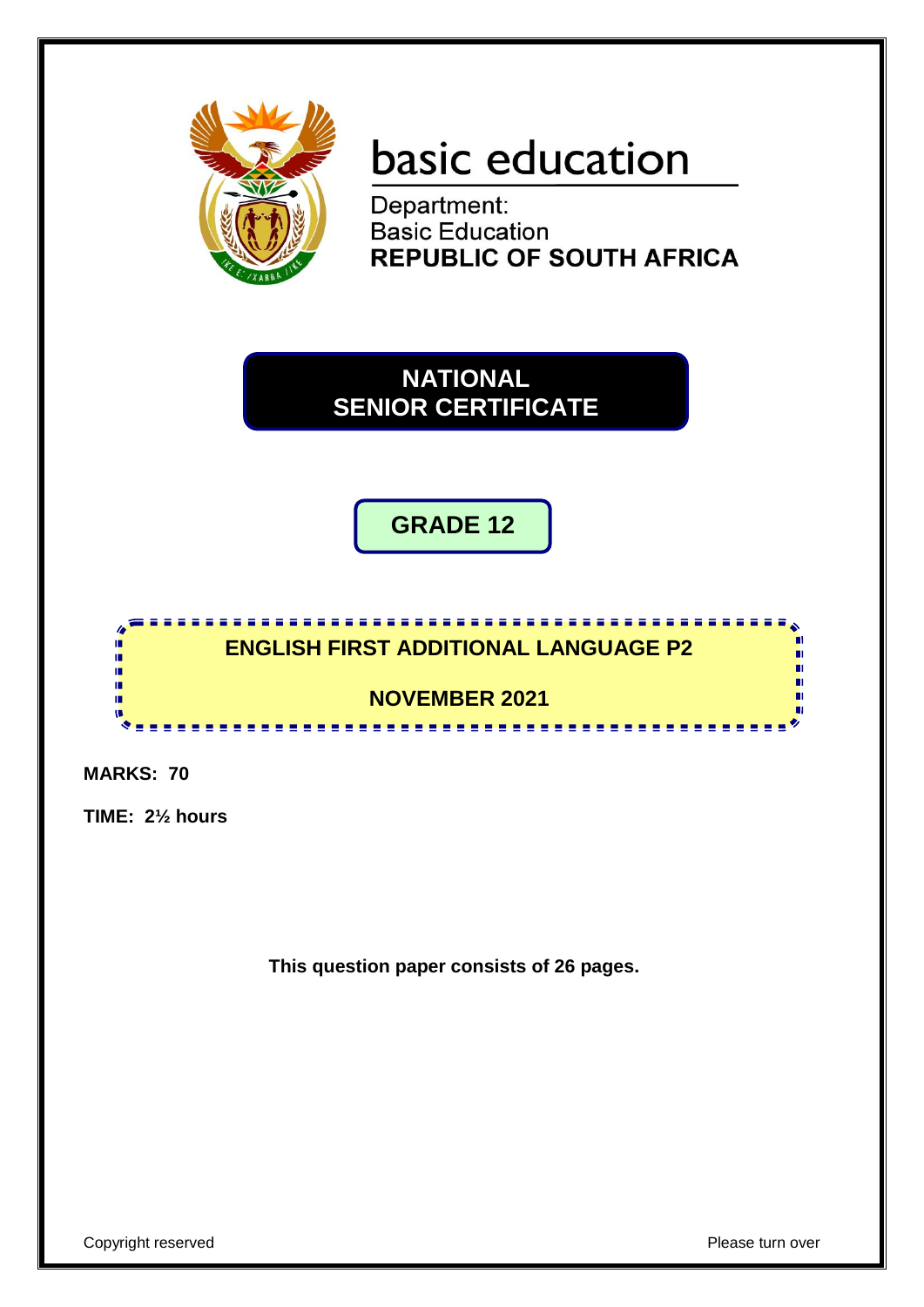#### **INSTRUCTIONS AND INFORMATION**

Read this page carefully before you begin to answer the questions.

- 1. Do NOT attempt to read the entire question paper. Consult the TABLE OF CONTENTS on the next page and mark the numbers of the questions set on the texts you have studied this year. Read these questions carefully and answer as per the instructions.
- 2. This question paper consists of FOUR sections:

| <b>SECTION A: Novel</b>         | (35) |
|---------------------------------|------|
| <b>SECTION B: Drama</b>         | (35) |
| <b>SECTION C: Short stories</b> | (35) |
| <b>SECTION D: Poetry</b>        | (35) |
|                                 |      |

3. Answer TWO QUESTIONS in all, ONE question each from ANY TWO sections.

> SECTION A: NOVEL Answer the question on the novel you have studied.

SECTION B: DRAMA Answer the question on the drama you have studied.

SECTION C: SHORT STORIES Answer the questions set on BOTH short stories.

SECTION D: POETRY Answer the questions set on BOTH poems.

- 4. Use the checklist on page 4 to assist you.
- 5. Follow the instructions at the beginning of each section carefully.
- 6. Number the answers correctly according to the numbering system used in this question paper.
- 7. Start EACH section on a NEW page.
- 8. Suggested time management: Spend approximately 75 minutes on each section.
- 9. Write neatly and legibly.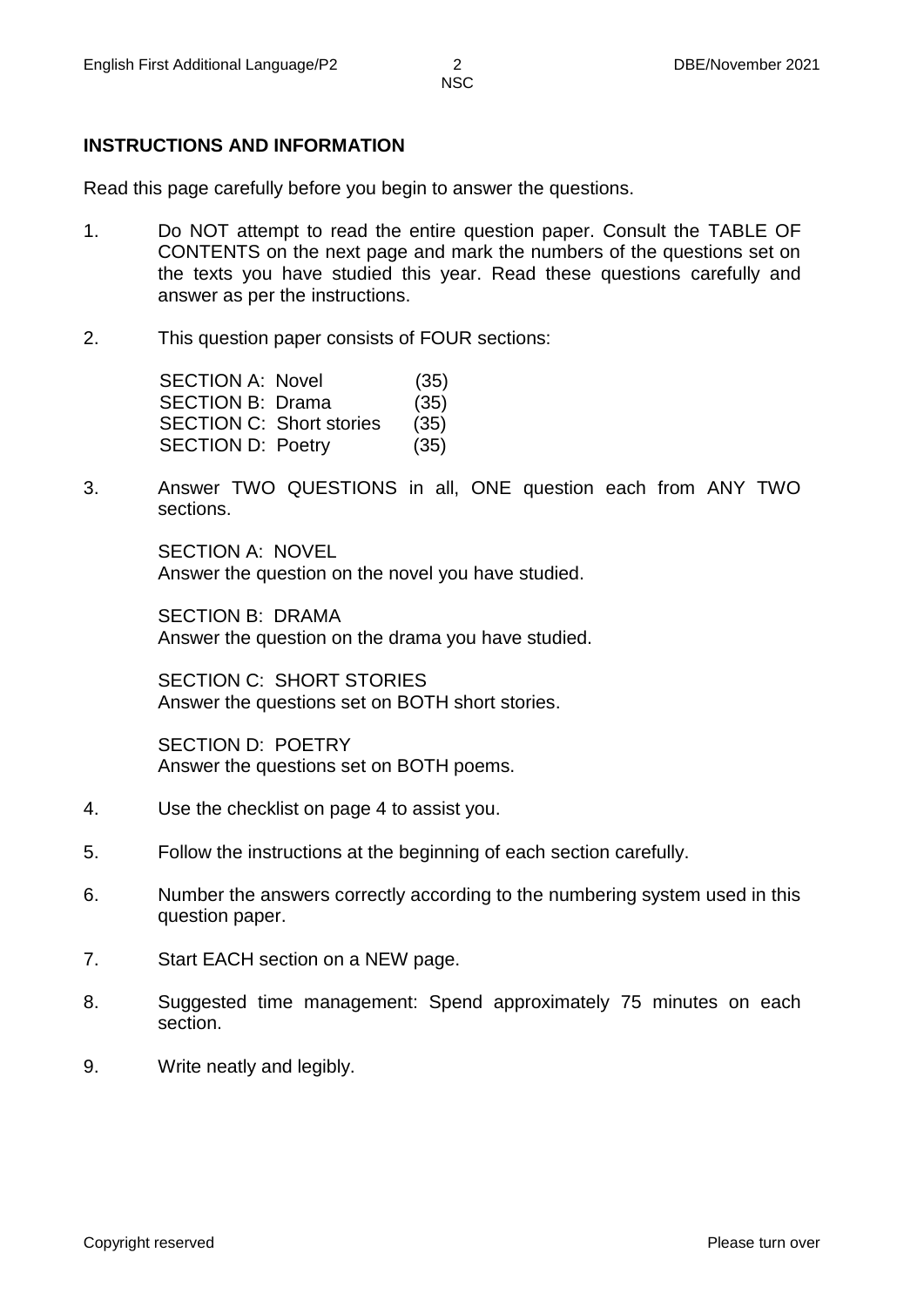### **TABLE OF CONTENTS**

| <b>SECTION A: NOVEL</b>                         |              |                 |  |  |  |  |  |
|-------------------------------------------------|--------------|-----------------|--|--|--|--|--|
|                                                 |              |                 |  |  |  |  |  |
| Answer ANY ONE question.<br><b>QUESTION NO.</b> | <b>MARKS</b> | <b>PAGE NO.</b> |  |  |  |  |  |
| 1.<br>Cry, the Beloved Country                  | 35           | 5               |  |  |  |  |  |
|                                                 |              |                 |  |  |  |  |  |
| Strange Case of Dr Jekyll and Mr Hyde<br>2.     | 35           | 9               |  |  |  |  |  |
| <b>SECTION B: DRAMA</b>                         |              |                 |  |  |  |  |  |
|                                                 |              |                 |  |  |  |  |  |
| Answer ANY ONE question.                        |              |                 |  |  |  |  |  |
| 3.<br>Macbeth                                   | 35           | 12              |  |  |  |  |  |
|                                                 |              |                 |  |  |  |  |  |
| My Children! My Africa!<br>4.                   | 35           | 16              |  |  |  |  |  |
| <b>SECTION C: SHORT STORIES</b>                 |              |                 |  |  |  |  |  |
|                                                 |              |                 |  |  |  |  |  |
| Answer the questions set on BOTH extracts.      |              |                 |  |  |  |  |  |
| 'Transforming moments'<br>5.1                   | 18           | 20              |  |  |  |  |  |
| <b>AND</b>                                      |              |                 |  |  |  |  |  |
| 5.2<br>'A chip of glass ruby'                   | 17           | 22              |  |  |  |  |  |
|                                                 |              |                 |  |  |  |  |  |
| <b>SECTION D: POETRY</b>                        |              |                 |  |  |  |  |  |
| Answer the questions set on BOTH poems.         |              |                 |  |  |  |  |  |
| 'Sonnet 18'<br>6.1                              | 18           | 23              |  |  |  |  |  |
| <b>AND</b>                                      |              |                 |  |  |  |  |  |
| 6.2<br>'Alexandra'                              | 17           | 25              |  |  |  |  |  |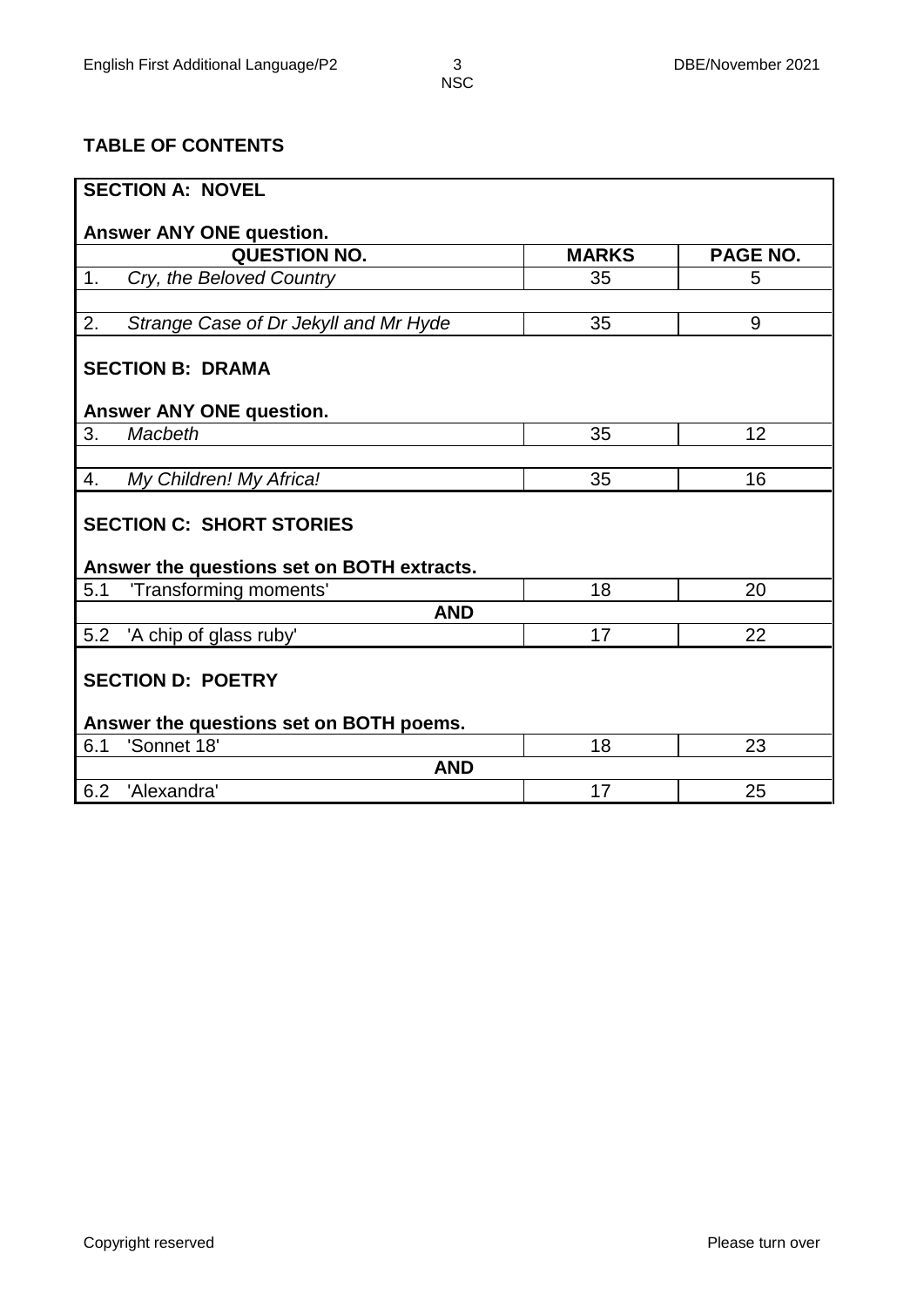## **CHECKLIST**

#### **NOTE:**

- Answer questions from ANY TWO sections.
- Tick  $(v)$  the sections you have answered.

|    | <b>SECTIONS</b> | <b>QUESTION</b><br><b>NUMBERS</b> | NO. OF<br><b>QUESTIONS TO</b><br><b>ANSWER</b> | <b>TICK</b><br>$(\checkmark)$ |
|----|-----------------|-----------------------------------|------------------------------------------------|-------------------------------|
| A: | <b>Novel</b>    | $1 - 2$                           |                                                |                               |
|    |                 |                                   |                                                |                               |
| B: | Drama           | $3 - 4$                           |                                                |                               |
|    |                 |                                   |                                                |                               |
| C: | Short stories   | 5                                 |                                                |                               |
|    |                 |                                   |                                                |                               |
| D: | Poetry          | հ                                 |                                                |                               |

**NOTE:** Ensure that you have answered questions on TWO sections only.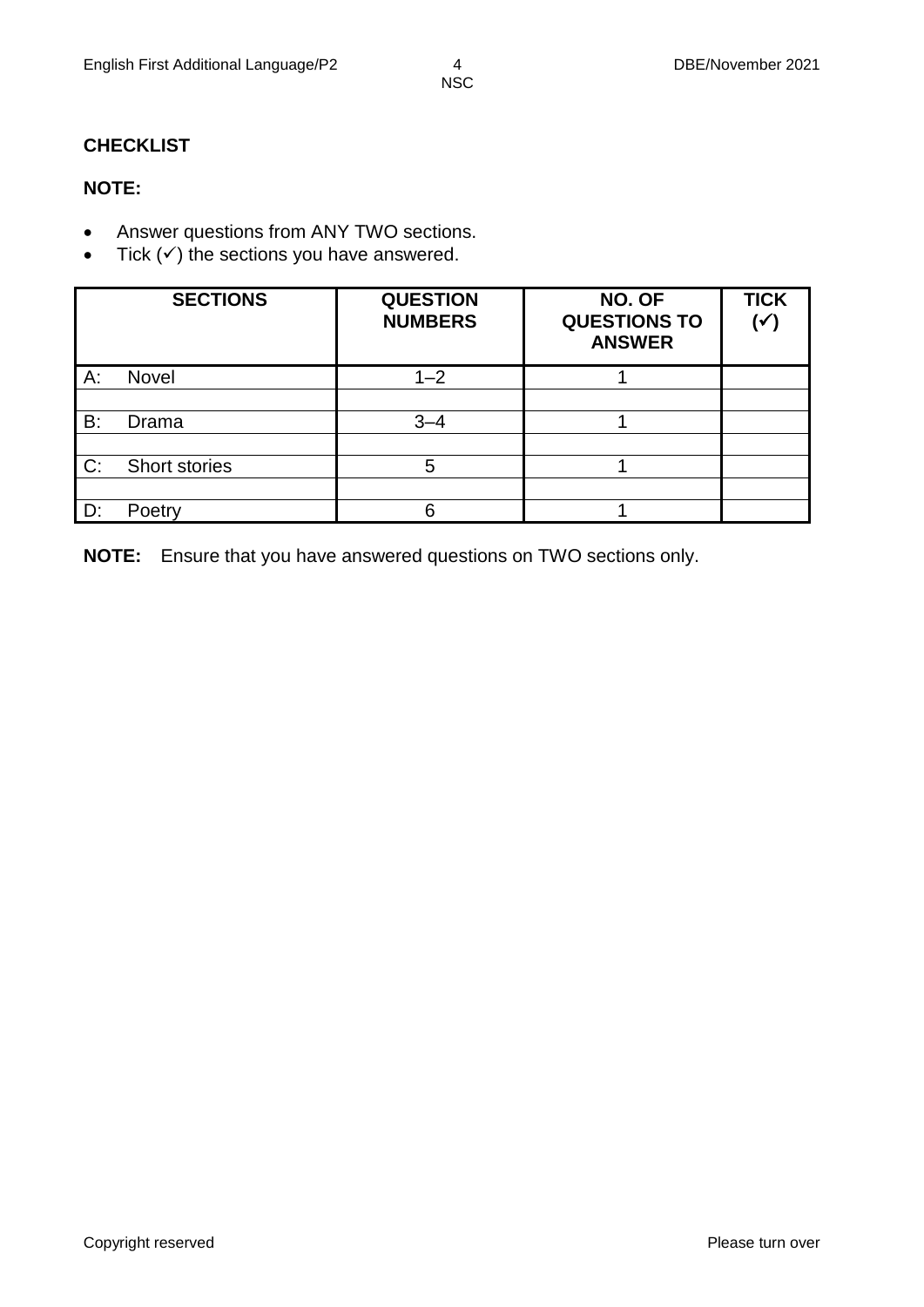#### **SECTION A: NOVEL**

In this section, questions are set on the following novels:

- *CRY, THE BELOVED COUNTRY* by Alan Paton
- *STRANGE CASE OF DR JEKYLL AND MR HYDE* by Robert Louis Stevenson

Answer ALL the questions on the novel that you have studied.

#### **QUESTION 1:** *CRY, THE BELOVED COUNTRY*

Read the extracts from the novel below and answer the questions set on each. The number of marks allocated to each question serves as a guide to the expected length of your answer.

**NOTE:** Answer the questions set on BOTH extracts, i.e. QUESTION 1.1 AND QUESTION 1.2.

#### 1.1 **EXTRACT A**

[Stephen Kumalo becomes acquainted with the little boy.]

 Yes, it was to the small serious boy that he turned for his enjoyment. He had bought the child some cheap wooden blocks, and with these the little one played endlessly and intently, with a purpose obscure to the adult mind, but completely absorbing. Kumalo would pick the child up, and put his hand under the shirt to feel the small warm back, and tickle and poke him, till the serious 5 face relaxed into smiles, and the smiles grew into uncontrollable laughter. Or he would tell him of the great valley where he was born, and the names of hills and rivers, and the school that he would go to, and the mist that shrouded the tops above Ndotsheni. Of this the child understood nothing; yet something he did understand, for he would listen solemnly to the deep melodious names, and gaze at his uncle out of wide and serious eyes. And this to the uncle was pleasure indeed, for he was homesick in the great city; and something inside him was deeply satisfied by this recital. Sometimes Gertrude would hear him, and come to the door and stand shyly there, and listen to the tale of the beauties of the land where she was born. This enriched his pleasure, and sometimes he would say to her, do you remember, and she would answer, yes, I remember, and be pleased that he had asked her. 10 15

[Book 1, Chapter 10]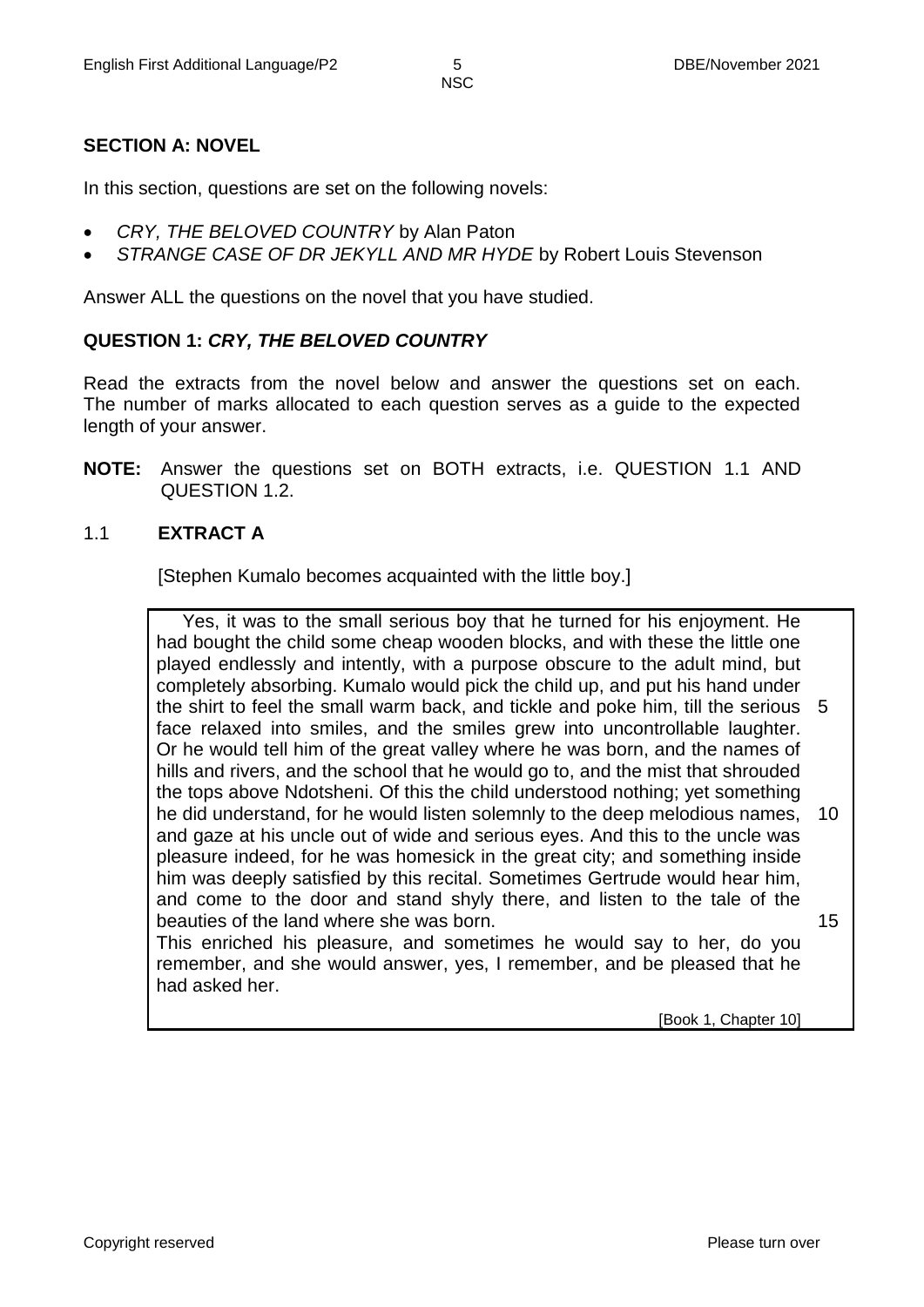1.1.1 Choose a description from COLUMN B that matches a name in COLUMN A. Write only the letter (A–E) next to the question numbers (1.1.1(a) to 1.1.1(d)) in the ANSWER BOOK.

|       | <b>COLUMN A</b>                                     | <b>COLUMN B</b>                                                                                                                         |     |
|-------|-----------------------------------------------------|-----------------------------------------------------------------------------------------------------------------------------------------|-----|
|       | John Kumalo<br>(a)                                  | A<br>finds a lawyer for Absalom Kumalo                                                                                                  |     |
|       | Mrs Lithebe<br>(b)<br><b>Father Vincent</b><br>(c)  | B<br>a previous employer of Sibeko's<br>daughter                                                                                        |     |
|       | <b>Barbara Smith</b><br>(d)                         | $\mathsf C$<br>loves talking importantly about<br>political matters                                                                     |     |
|       |                                                     | D<br>disapproves of the young girl's<br>behaviour                                                                                       |     |
|       |                                                     | Ε<br>teaches the Ndotsheni community<br>farming methods                                                                                 |     |
|       |                                                     | $(4 \times 1)$                                                                                                                          | (4) |
| 1.1.2 | Describe the setting of this extract.               |                                                                                                                                         | (2) |
| 1.1.3 |                                                     | Refer to lines 8–9 ('and the mist  tops above Ndotsheni').                                                                              |     |
|       | (a)                                                 | Identify the figure of speech in these lines.                                                                                           | (1) |
|       | (b)                                                 | Explain this figure of speech as used in the extract.                                                                                   | (2) |
| 1.1.4 |                                                     | Refer to lines 11–12 ('And this to the great city').                                                                                    |     |
|       | the ANSWER BOOK.                                    | Choose the correct answer to complete the following sentence.<br>Write only the letter $(A-D)$ next to the question number $(1.1.4)$ in |     |
|       | The 'great city' refers to                          |                                                                                                                                         |     |
|       | Ladysmith.<br>A<br>Johannesburg.<br>B<br>Ndotsheni. |                                                                                                                                         |     |
|       | Alexandra.<br>D                                     |                                                                                                                                         | (1) |
| 1.1.5 | Why is Kumalo homesick (line 12)?                   |                                                                                                                                         | (1) |
| 1.1.6 | born).                                              | Refer to lines 13–15 ('Sometimes Gertrude would  she was                                                                                |     |
|       | Substantiate your answer.                           | What do these lines tell us about Gertrude's state of mind?                                                                             | (2) |
| 1.1.7 | Substantiate your answer.                           | What does this extract reveal about Stephen Kumalo's character?                                                                         | (2) |
| 1.1.8 | Arthur Jarvis's death is in vain.                   |                                                                                                                                         |     |

Discuss your view. (3) **AND**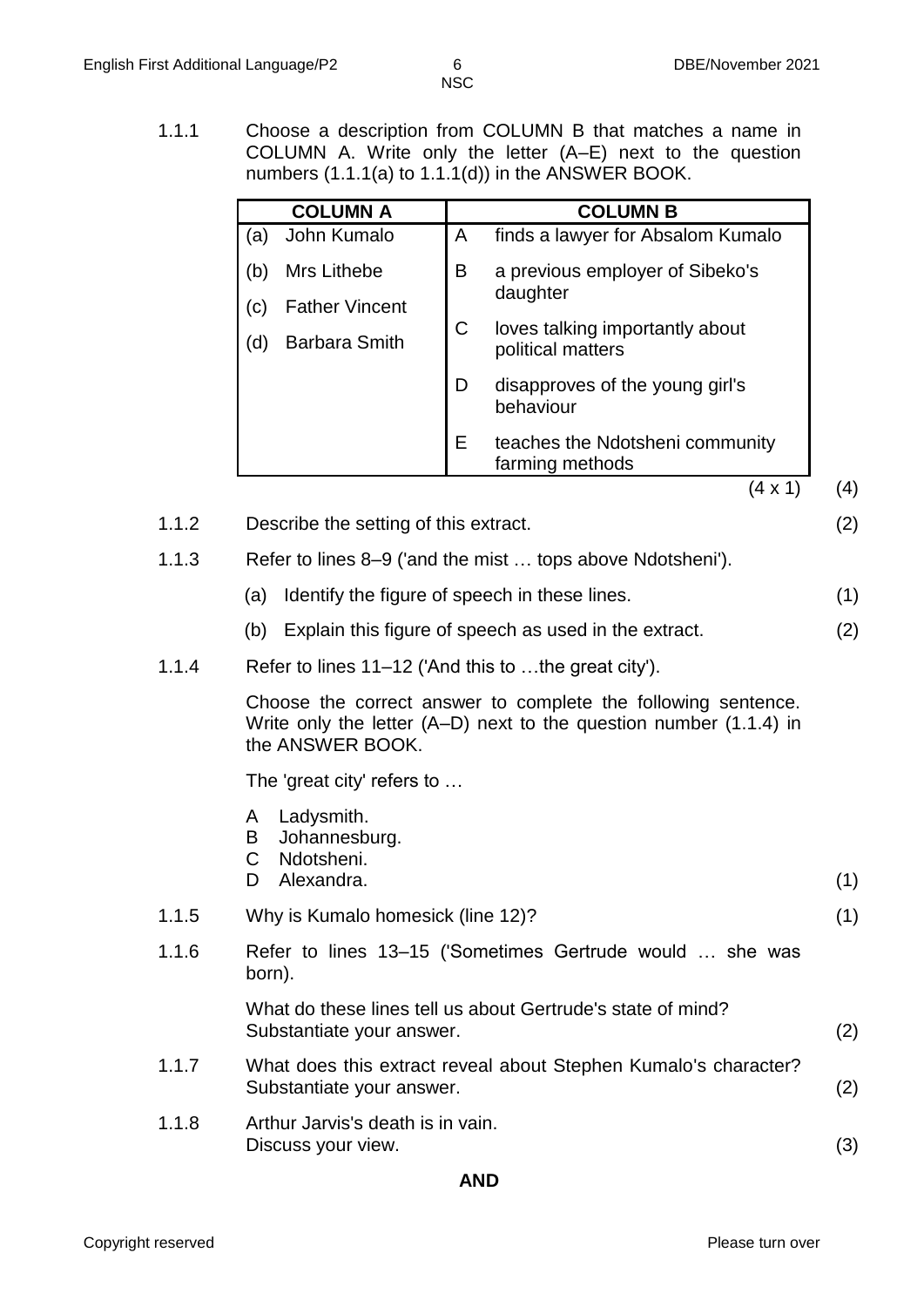#### 1.2 **EXTRACT B**

[Harrison informs Jarvis of the progress of the police's investigation.]

The next morning Harrison waited for his guest at the foot of the stairs. – Come into the study, he said. They went in, and Harrison closed the door behind him. – The police have just telephoned, Jarvis. The boy recovered consciousness this morning. He says there were three right enough. They had 5 their mouths and noses covered, but he is sure that the one that knocked him out was an old garden-boy of Mary's. Mary had to get rid of him for some trouble or other. He recognized him because of some twitching about the eyes. When he left Mary, he got a job at some textile factory in Doornfontein. Then he left the factory and no one can say where he went. But they got 10 information about some other native who had been very friendly with him. They're after him now, hoping that he can tell them where to find the gardenboy. They certainly seem to be moving. – They do seem to be. – And here is a copy of Arthur's manuscript on native crime. Shall I leave it 15 on the table and you can read it in peace after breakfast? – Thank you, leave it there. – How did you sleep? And Margaret? – She slept heavily Harrison. She needed it. – I'm sure she did. Come to breakfast. [Book 2, Chapter 4] 20 1.2.1 Refer to lines 4–5 ('The boy recovered consciousness this morning'). (a) To whom does 'the boy' refer? (1) (b) What has happened to 'the boy'? (1) 1.2.2 Refer to lines 10–13 ('But they got … find the garden-boy'). Why is the following statement FALSE? The 'other native' refers to Napoleon Letsitsi. (1) 1.2.3 Refer to line 19 ('She slept heavily … She needed it'). (a) What tone would James Jarvis use in this line? (1) (b) Why would James Jarvis use this tone in this line? (1) 1.2.4 How does James Jarvis help the people of Ndotsheni? State TWO points. (2) 1.2.5 State ONE difference in the attitude of Harrison and James Jarvis in this extract. (2)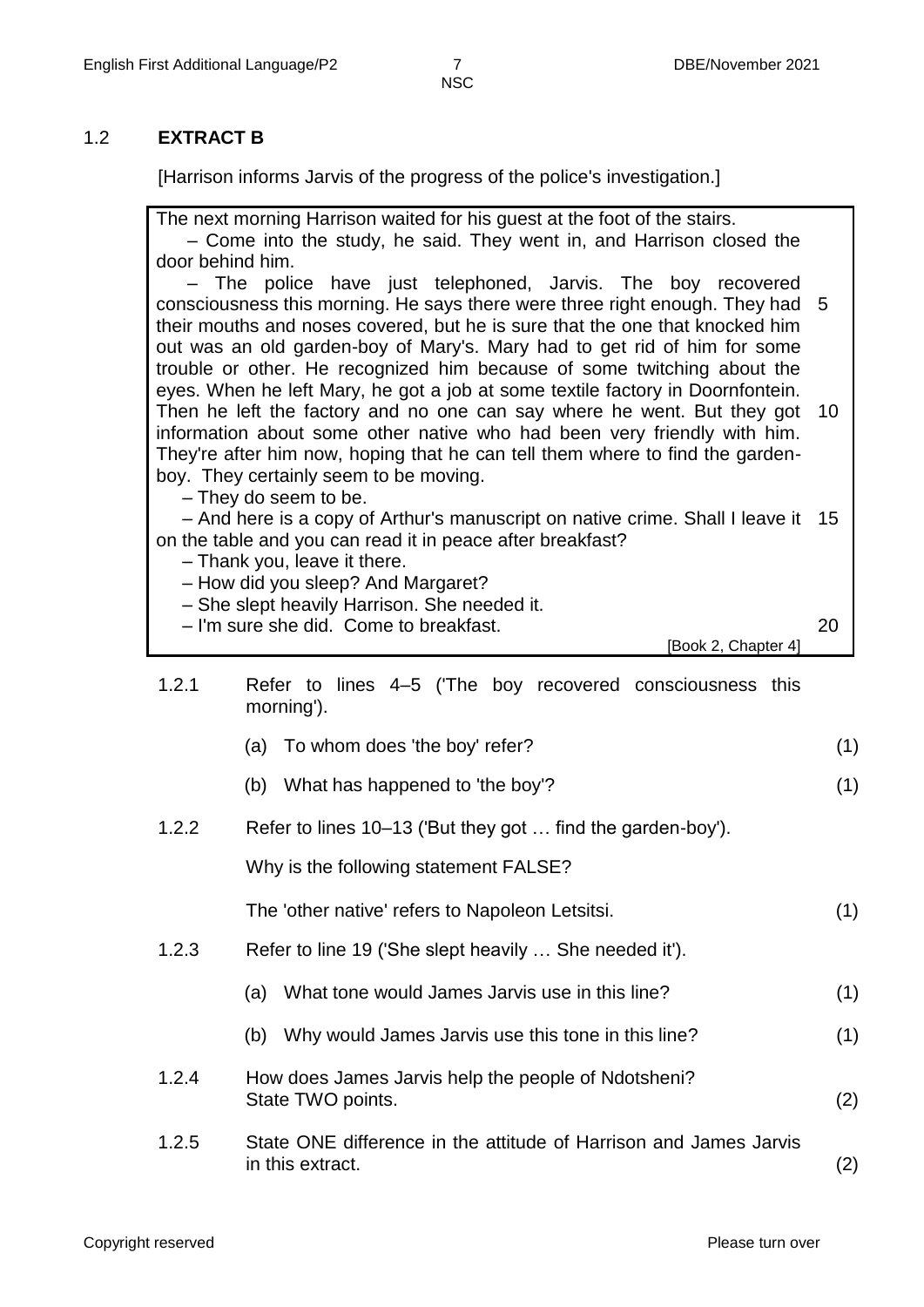|       | Discuss your view.                                             | (3)<br>35 |  |  |
|-------|----------------------------------------------------------------|-----------|--|--|
| 1.2.8 | John Kumalo is an admirable character.                         |           |  |  |
|       | Discuss this theme.                                            | (3)       |  |  |
| 1.2.7 | One of the themes in Cry, the Beloved Country is forgiveness.  |           |  |  |
|       | Explain the irony in Absalom Kumalo's journey to Johannesburg. | (2)       |  |  |
| 1.2.6 | Refer to the novel as a whole.                                 |           |  |  |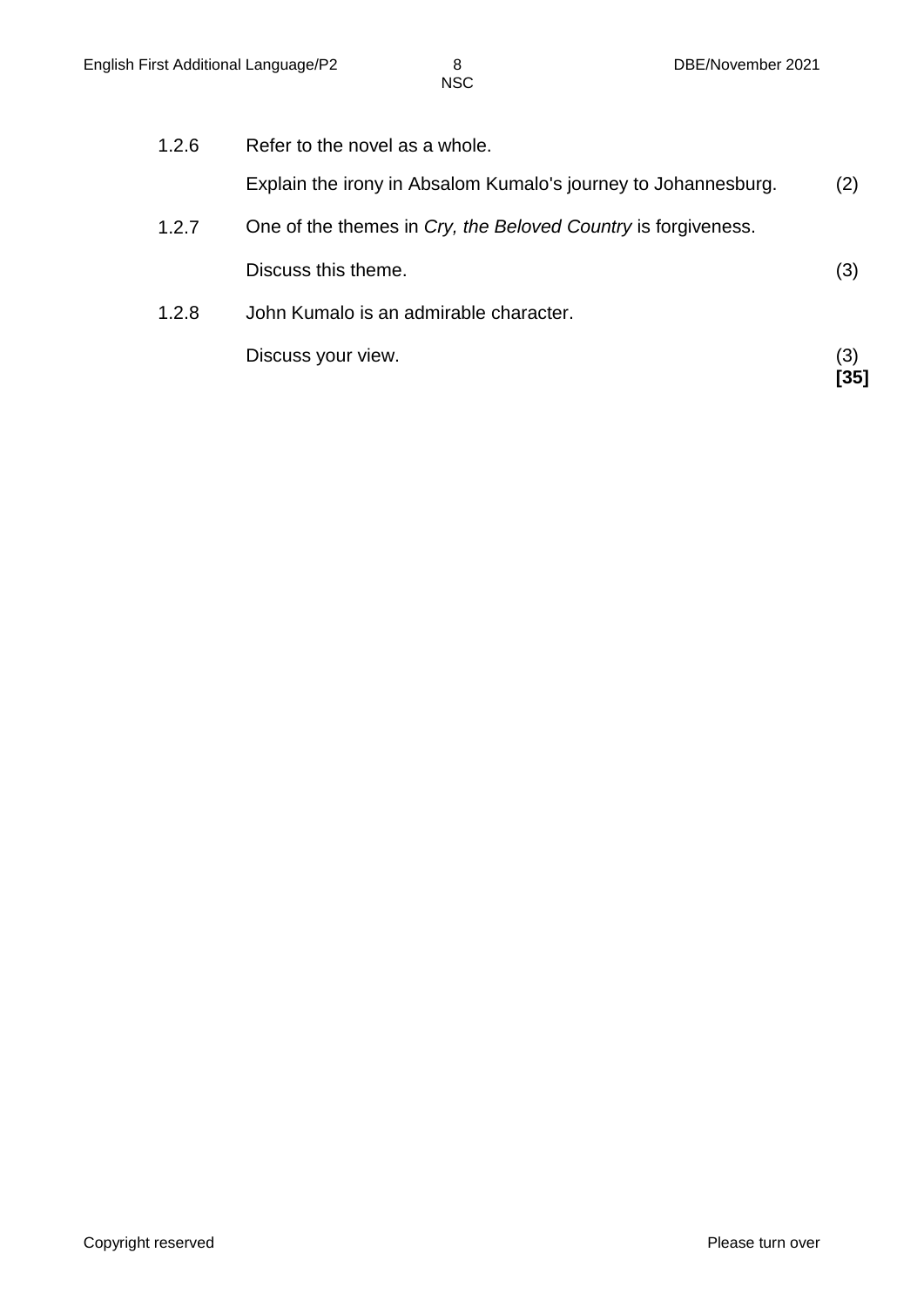#### **QUESTION 2:** *STRANGE CASE OF DR JEKYLL AND MR HYDE*

Read the extracts from the novel below and answer the questions set on each. The number of marks allocated to each question serves as a guide to the expected length of your answer.

**NOTE:** Answer the questions set on BOTH extracts, i.e. QUESTION 2.1 AND QUESTION 2.2.

#### 2.1 **EXTRACT C**

[The first meeting.]

The lawyer, looking forth from the entry, could see the manner of man he had to deal with. He was small and very plainly dressed, and the look of him, even at that distance, went somehow strongly against the watcher's inclination. But he made straight for the door, crossing the roadway to save time; and as he came, he drew a key from his pocket like one approaching home.

 Mr Utterson stepped out and touched him on the shoulder as he passed. 'Mr Hyde, I think?'

 Mr Hyde shrank back with a hissing intake of the breath. But his fear was only momentary; and though he did not look the lawyer in the face, he answered coolly enough: 'That is my name. What do you want?'

10

5

 'I see you are going in,' returned the lawyer. 'I am an old friend of Dr Jekyll's – Mr Utterson of Gaunt Street – you must have heard my name; and meeting you so conveniently, I thought you might admit me.'

 'You will not find Dr Jekyll; he is from home,' replied Mr Hyde, blowing in the key. And then suddenly, but still without looking up, 'How did you know 15 me?' he asked.

 'On your side,' said Mr Utterson, 'will you do me a favour?' 'With pleasure,' replied the other. 'What shall it be?'

[Search for Mr Hyde]

2.1.1 Choose a description from COLUMN B that matches the name in COLUMN A. Write only the letter (A–E) next to the question numbers  $(2.1.1(a)$  to  $2.1.1(d)$ ) in the ANSWER BOOK.

|           | <b>COLUMN A</b>  |              | <b>COLUMN B</b>                      |
|-----------|------------------|--------------|--------------------------------------|
| (a        | <b>Sir Carew</b> | A            | a relative of Mr Utterson            |
| (b)       | Mr Enfield       | B            | a friend of Dr Jekyll                |
| $\left( $ | Dr Lanyon        | $\mathsf{C}$ | a gentleman and politician           |
| (d        | Mr Guest         | D            | a butler of Mr Utterson              |
|           |                  | Е            | a clerk of Mr Utterson<br>$\sqrt{4}$ |

 $(4 \times 1)$  (4)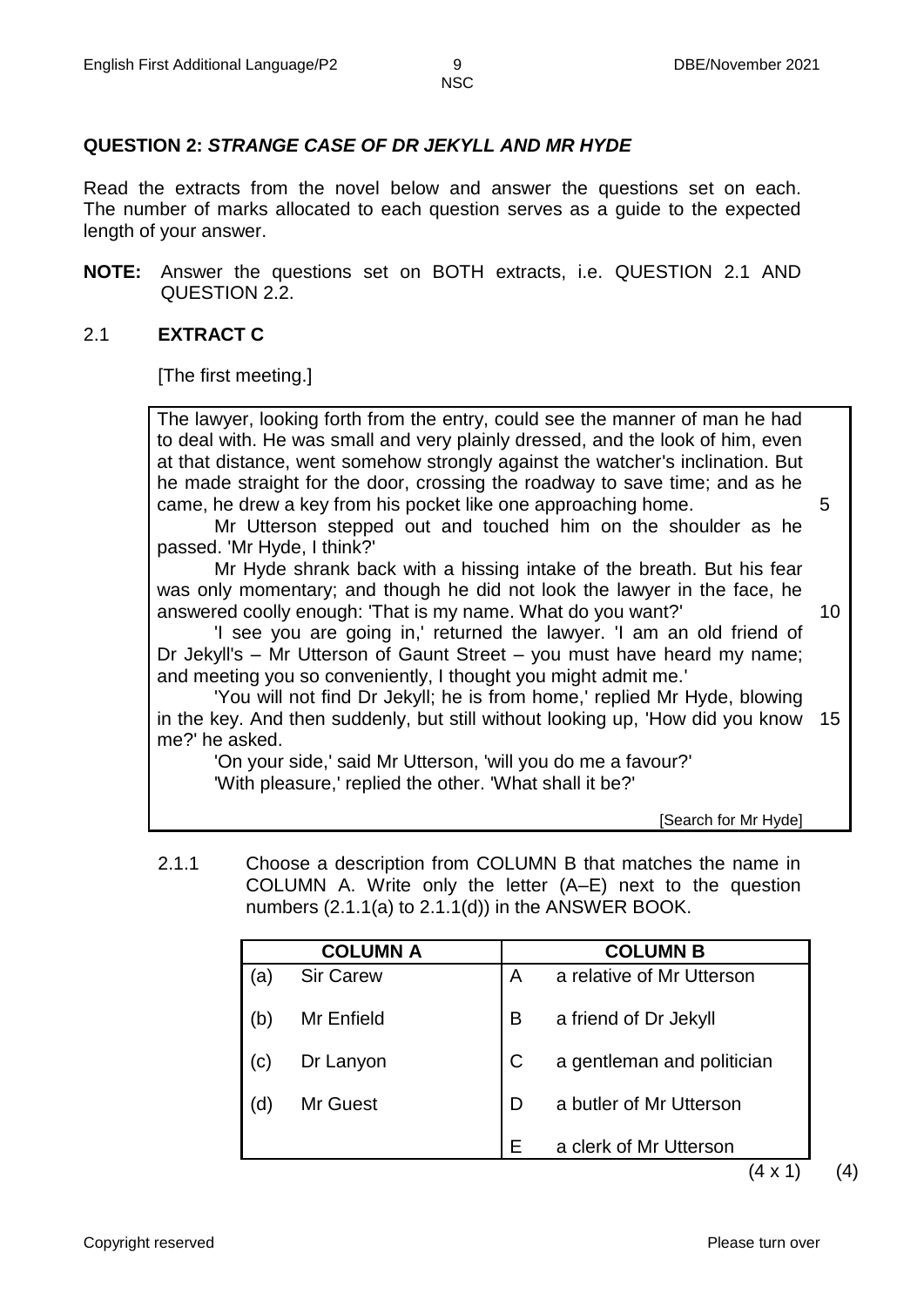|       | AND                                                                                                |     |  |  |
|-------|----------------------------------------------------------------------------------------------------|-----|--|--|
|       | Discuss your view.                                                                                 | (3) |  |  |
| 2.1.7 | Dr Jekyll has become a prisoner of his own experiment.                                             |     |  |  |
| 2.1.6 | What does this extract reveal about the character of Mr Hyde?<br>Substantiate your answer.         | (2) |  |  |
| 2.1.5 | What does this extract tell us about Mr Hyde's state of mind?<br>Substantiate your answer.         | (2) |  |  |
|       | Discuss the irony in Mr Hyde's words, 'You will not find Dr Jekyll;<br>he is from home' (line 14). | (2) |  |  |
| 2.1.4 | Refer to the novel as a whole.                                                                     |     |  |  |
|       | Explain this figure of speech as used in the extract.<br>(b)                                       | (2) |  |  |
|       | Identify the figure of speech used in these lines.<br>(a)                                          | (1) |  |  |
| 2.1.3 | Refer to lines 3–5 ('But he made  one approaching home').                                          |     |  |  |
| 2.1.2 | Describe the setting of this extract.                                                              |     |  |  |

#### 2.2 **EXTRACT D**

[Mr Utterson is called to Dr Jekyll's house.]

 'Pull yourself together, Bradshaw,' said the lawyer. 'This suspense, I know, is telling upon all of you; but it is now our intention to make an end of it. Poole, here, and I are going to force our way into the cabinet. If all is well, my shoulders are broad enough to bear the blame. Meanwhile, lest anything should really be amiss, or any malefactor seek to escape by the back, you 5 and the boy must go round the corner with a pair of good sticks, and take your post at the laboratory door. We give you ten minutes to get to your stations.'

 As Bradshaw left, the lawyer looked at his watch. 'And now, Poole, let us get to ours,' he said; and taking the poker under his arm, he led the way into the yard. The scud had banked over the moon, and it was now quite dark. The wind, which only broke in puffs and draughts into that deep well of building, tossed the light of the candle to and fro about their steps, until they came into the shelter of the theatre, where they sat down silently to wait. London hummed solemnly all around; but nearer at hand, the stillness was only broken by the sound of a footfall moving to and fro along the cabinet floor. 10 15

[The Last Night]

- 2.2.1 Refer to line 1 ('Pull yourself together ... said the lawyer').
	- (a) What tone would Mr Utterson use in this line? (1)
	- (b) Why would Mr Utterson use this tone in this line? (1)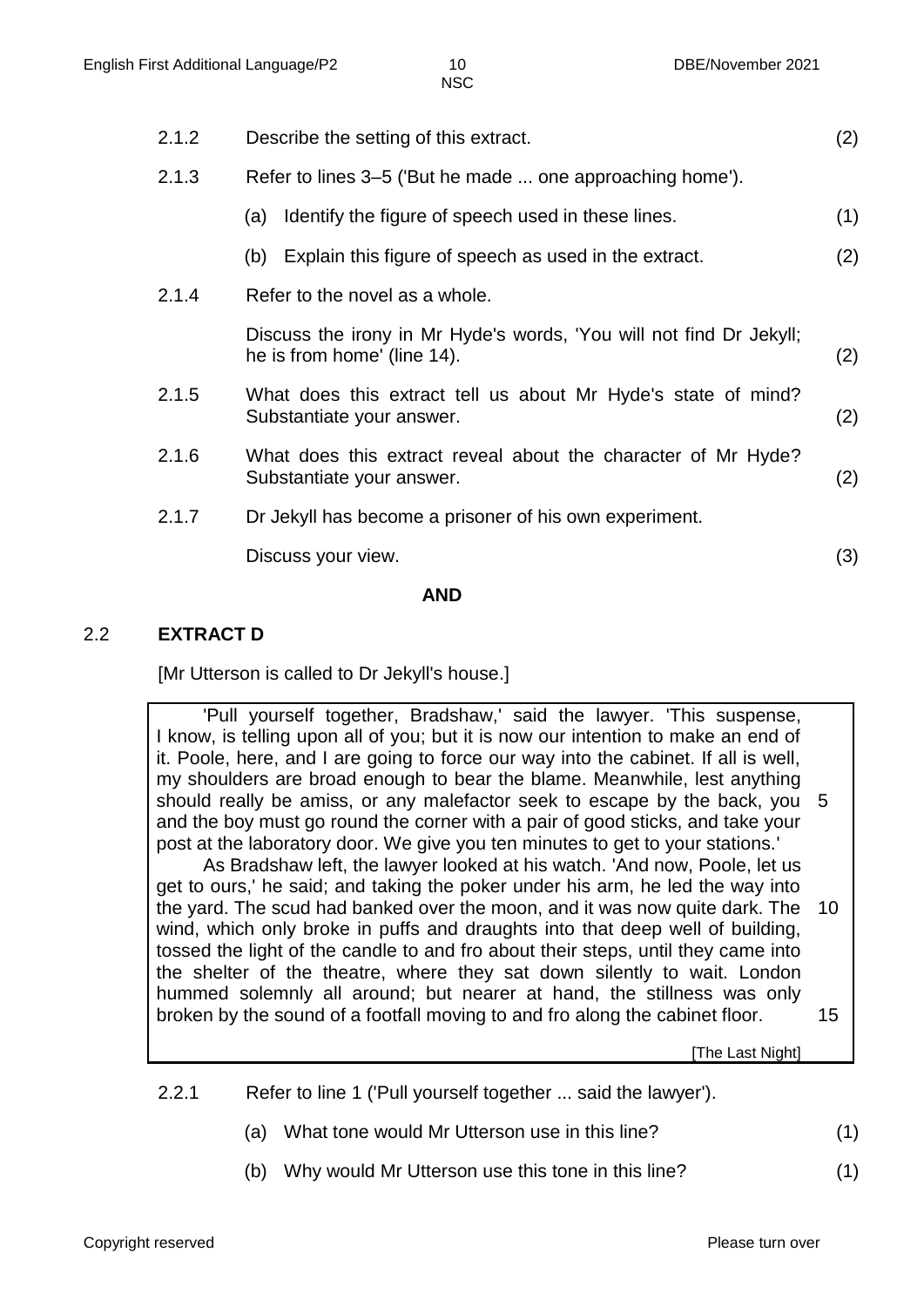- 2.2.2 Explain Mr Utterson's words, 'If all is ... bear the blame' (lines 3–4). (2)
- 2.2.3 Choose the correct answer to complete the following sentence. Write only the letter (A–D) next to the question number (2.2.3) in the ANSWER BOOK.

In line 5, 'malefactor' is a reference to ...

- A Poole.
- B Hyde.
- $\mathsf{C}$ Lanyon.
- D Bradshaw. (1)
- 2.2.4 Why is there a 'theatre' (line 13) in Dr Jekyll's house? (1)
- 2.2.5 Why is the following statement FALSE?

Mr Poole is a relative of Dr Jekyll. (1)

2.2.6 When Mr Utterson and Poole break down the door of the cabinet, they find items.

> Apart from the items, what else do Utterson and Poole find when they are in the cabinet? (2)

- 2.2.7 State ONE difference in the reaction of Bradshaw and Utterson in this extract. (2)
- 2.2.8 One of the themes in the novel, *Strange Case of Dr Jekyll and Mr Hyde,* is the importance of reputation.

Discuss this theme. (3)

2.2.9 Dr Lanyon is responsible for his own fate.

Discuss your view. (3)

- **[35]**
- **TOTAL SECTION A: 35**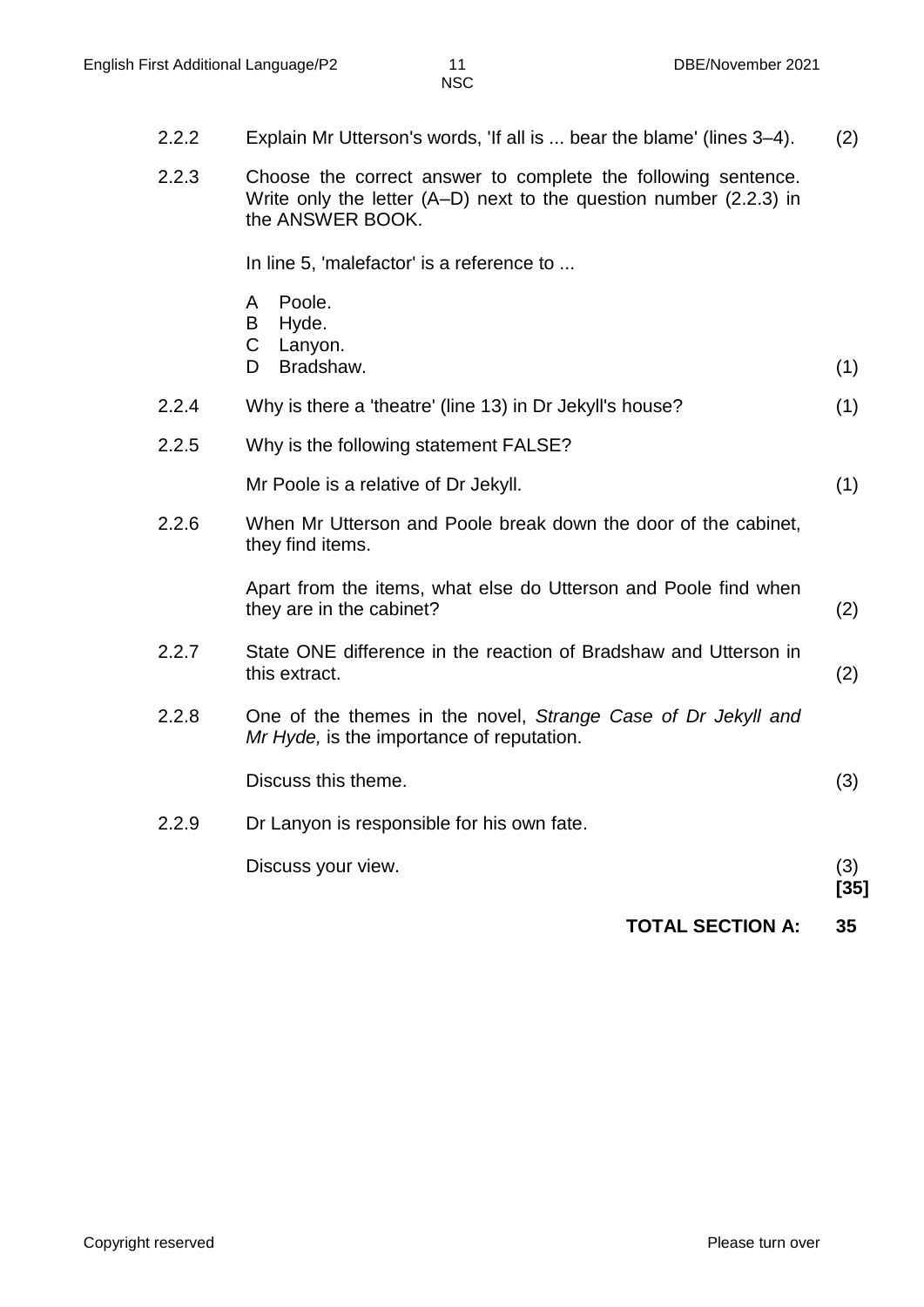#### **SECTION B: DRAMA**

In this section, contextual questions are set on the following dramas:

- *MACBETH* by William Shakespeare
- *MY CHILDREN! MY AFRICA!* by Athol Fugard

Answer ALL the questions on the drama that you have studied.

#### **QUESTION 3:** *MACBETH*

Read the extracts from the play below and answer the questions set on each. The number of marks allocated to each question serves as a guide to the expected length of your answer.

**NOTE:** Answer the questions set on BOTH extracts, i.e. QUESTION 3.1 AND QUESTION 3.2.

#### 3.1 **EXTRACT E**

[Banquo and Macbeth are speaking.]

| <b>BANQUO:</b>  | Look, how our partner's rapt.                            |    |
|-----------------|----------------------------------------------------------|----|
| MACBETH:        | (aside)                                                  |    |
|                 | If chance will have me King, why, chance may crown me    |    |
|                 | Without my stir.                                         |    |
| <b>BANQUO:</b>  | New honours come upon him,                               | 5  |
|                 | Like our strange garments, cleave not to their mould     |    |
|                 | But with the aid of use.                                 |    |
| MACBETH:        | (aside) Come what come may,                              |    |
|                 | Time and the hour runs through the roughest day.         |    |
| <b>BANQUO:</b>  | Worthy Macbeth, we stay upon your leisure.               | 10 |
| MACBETH:        | Give me your favour; my dull brain was wrought           |    |
|                 | With things forgotten. Kind gentlemen, your pains        |    |
|                 | Are registered where every day I turn                    |    |
|                 | The leaf to read them. Let us toward the King.           |    |
|                 | Think upon what hath chanced, and at more time,          | 15 |
|                 | The interim having weighed it, let us speak              |    |
|                 | Our free hearts each to other.                           |    |
| <b>BANQUO:</b>  | Very gladly.                                             |    |
|                 | Till then, enough. Come friends.<br>Exeunt.              |    |
|                 |                                                          |    |
|                 | Forres. The palace. Flourish.                            | 20 |
|                 | Enter Duncan, Malcolm, Donalbain, Lennox and Attendants. |    |
| <b>DUNCAN:</b>  | Is execution done on Cawdor? Are not                     |    |
|                 | Those in commission yet returned?                        |    |
| <b>MALCOLM:</b> | My liege,                                                |    |
|                 | They are not yet come back. But I have spoke             | 25 |
|                 | With one that saw him die, who did report                |    |
|                 | That very frankly he confessed his treasons,             |    |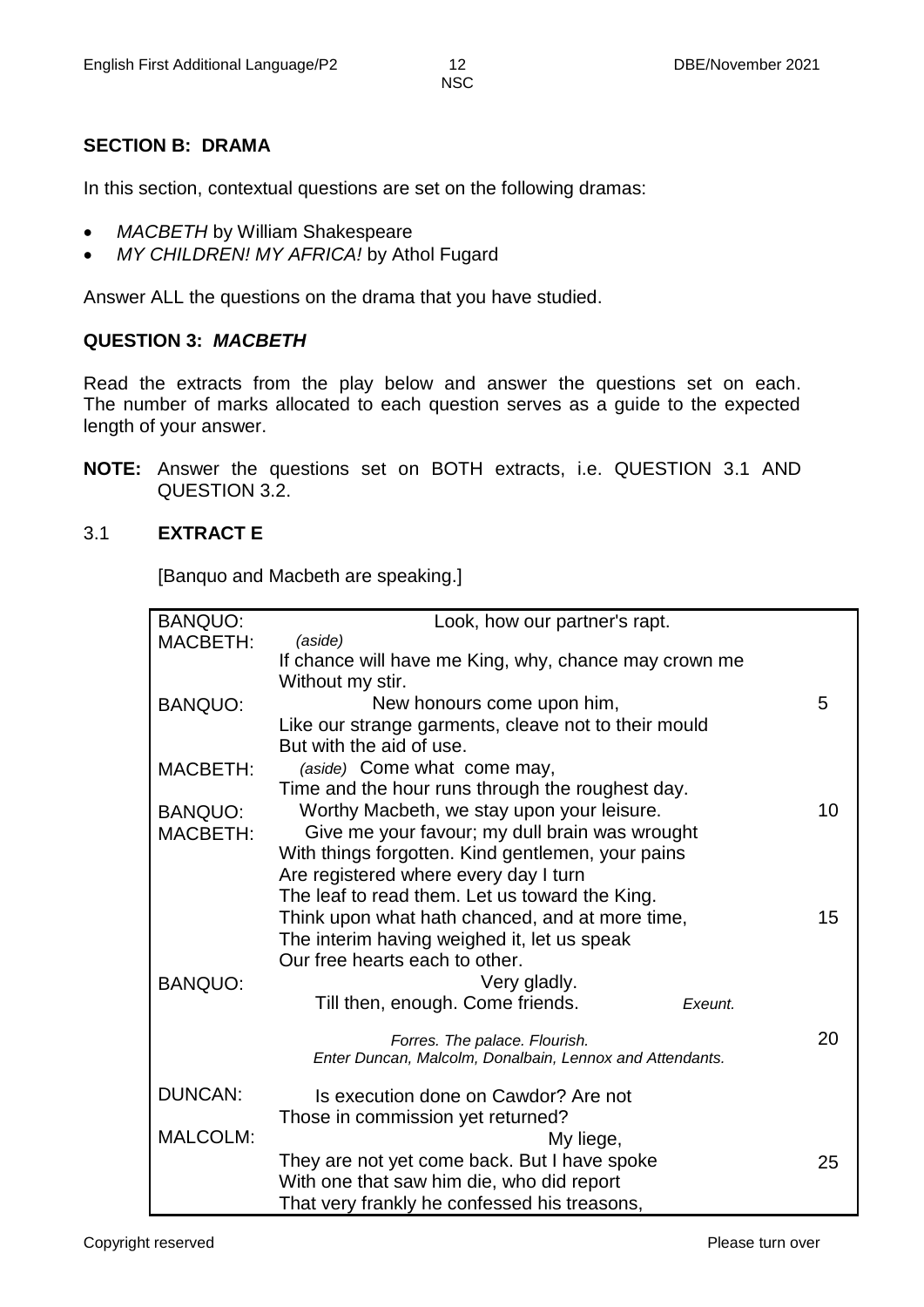| Implored your highness' pardon and set forth<br>A deep repentance. Nothing in his life   |                        |
|------------------------------------------------------------------------------------------|------------------------|
| Became him like the leaving of it; he died<br>As one that had been studied in his death, | 30                     |
| To throw away the dearest thing he owed<br>As 'twere a careless trifle.                  |                        |
|                                                                                          | [Act 1 Scenes 3 and 4] |

3.1.1 Choose a description from COLUMN B that matches the name in COLUMN A. Write only the letter (A–E) next to the question number (3.1.1(a) to 3.1.1(d)) in the ANSWER BOOK.

|     | <b>COLUMN A</b> |              | <b>COLUMN B</b>    |        |
|-----|-----------------|--------------|--------------------|--------|
| (a) | Cawdor          | A            | son of Duncan      |        |
| (b) | Malcolm         | B            | betrays Scotland   |        |
| (c) | Macduff         | $\mathsf{C}$ | a Scottish general |        |
| d)  | Banquo          | D            | Thane of Fife      |        |
|     |                 | Е            | King of Scotland   |        |
|     |                 |              |                    | ΄4 x 1 |

| 3.1.2 | Describe the setting in lines 1-20 in this extract.       | (2) |
|-------|-----------------------------------------------------------|-----|
| 3.1.3 | Refer to lines 3–4 ('If chance will  Without my stir').   |     |
|       | Explain the irony of Macbeth's words in these lines.      | (2) |
| 3.1.4 | Refer to lines 5–7 ('New honours come  aid of use').      |     |
|       | Identify the figure of speech used in these lines.<br>(a) | (1) |

- (b) Explain this figure of speech as used in the extract. (2)
- 3.1.5 Refer to lines 15–17 ('Think upon what … each to other').

State ONE difference in the reaction of Macbeth and Banquo in this extract. (2)

- 3.1.6 Why does Malcolm address Duncan as 'My liege' (line 24)? (1)
- 3.1.7 Macbeth is a weak man, who is easily manipulated by others. Discuss your view. (3)

**AND**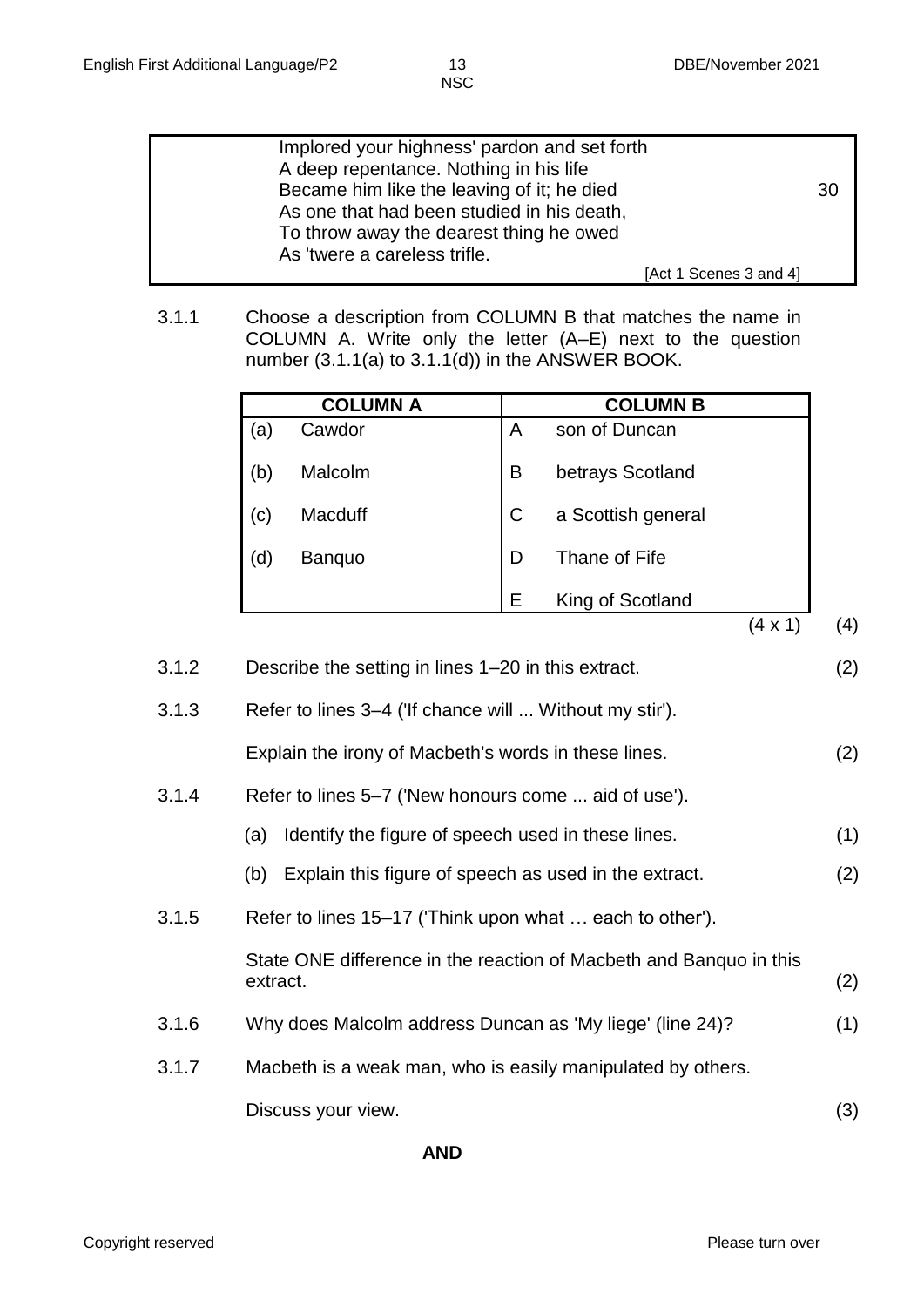#### 3.2 **EXTRACT F**

[A scene on the battlefield.]

| <b>MACBETH:</b> | Thou wast born of woman.                                                                             |     |
|-----------------|------------------------------------------------------------------------------------------------------|-----|
|                 | But swords I smile at, weapons laugh to scorn,                                                       |     |
|                 | Brandished by man that's of a woman born.<br>Exit                                                    |     |
|                 | Alarums. Enter Macduff.                                                                              |     |
| <b>MACDUFF:</b> | That way the noise is. Tyrant, show they face!                                                       | 5   |
|                 | If thou be'st slain and with no stroke of mine,<br>My wife and children's ghost will haunt me still. |     |
|                 | I cannot strike at wretched kerns, whose arms                                                        |     |
|                 | Are hired to bear their staves; either thou, Macbeth,                                                |     |
|                 | Or else my sword, with an unbattered edge,                                                           | 10  |
|                 | I sheathe again undeeded. There thou shouldst be;                                                    |     |
|                 | By this great clatter, one of greatest note                                                          |     |
|                 | Seems bruited. Let me find him, Fortune,<br>And more I beg not.<br>Exit. Alarums.                    |     |
|                 |                                                                                                      |     |
|                 | Enter Malcolm and old Siward.                                                                        | 15  |
| SIWARD:         | This way, my lord; the castle's gently rendered.                                                     |     |
|                 | The tyrant's people on both sides do fight;                                                          |     |
|                 | The noble thanes do bravely in the war;<br>The day almost itself professes yours,                    |     |
|                 | And little is to do.                                                                                 | 20  |
| <b>MALCOLM:</b> | We have met with foes                                                                                |     |
|                 | That strike beside us.                                                                               |     |
| SIWARD:         | Enter, sir, the castle.<br>Exeunt. Alarums.                                                          |     |
|                 | Another part of the field.                                                                           |     |
|                 | Enter Macbeth.                                                                                       | 25  |
| <b>MACBETH:</b> | Why should I play the Roman fool, and die                                                            |     |
|                 | On mine own sword? Whiles I see lives, the gashes<br>Do better upon them.                            |     |
|                 |                                                                                                      |     |
|                 | Enter Macduff.                                                                                       |     |
| <b>MACDUFF:</b> | Turn, hell-hound, turn!                                                                              | 30  |
| <b>MACBETH:</b> | Of all men else I have avoided thee.<br>[Act 5 Scenes 7 and 8]                                       |     |
|                 |                                                                                                      |     |
| 3.2.1           | Why is the following statement FALSE?                                                                |     |
|                 | 'Thou' (line 1) refers to the Thane of Cawdor.                                                       | (1) |
| 3.2.2           | Refer to lines 6–7 ('If thou be'st  haunt me still').                                                |     |
|                 | Explain these words spoken by Macduff.                                                               | (2) |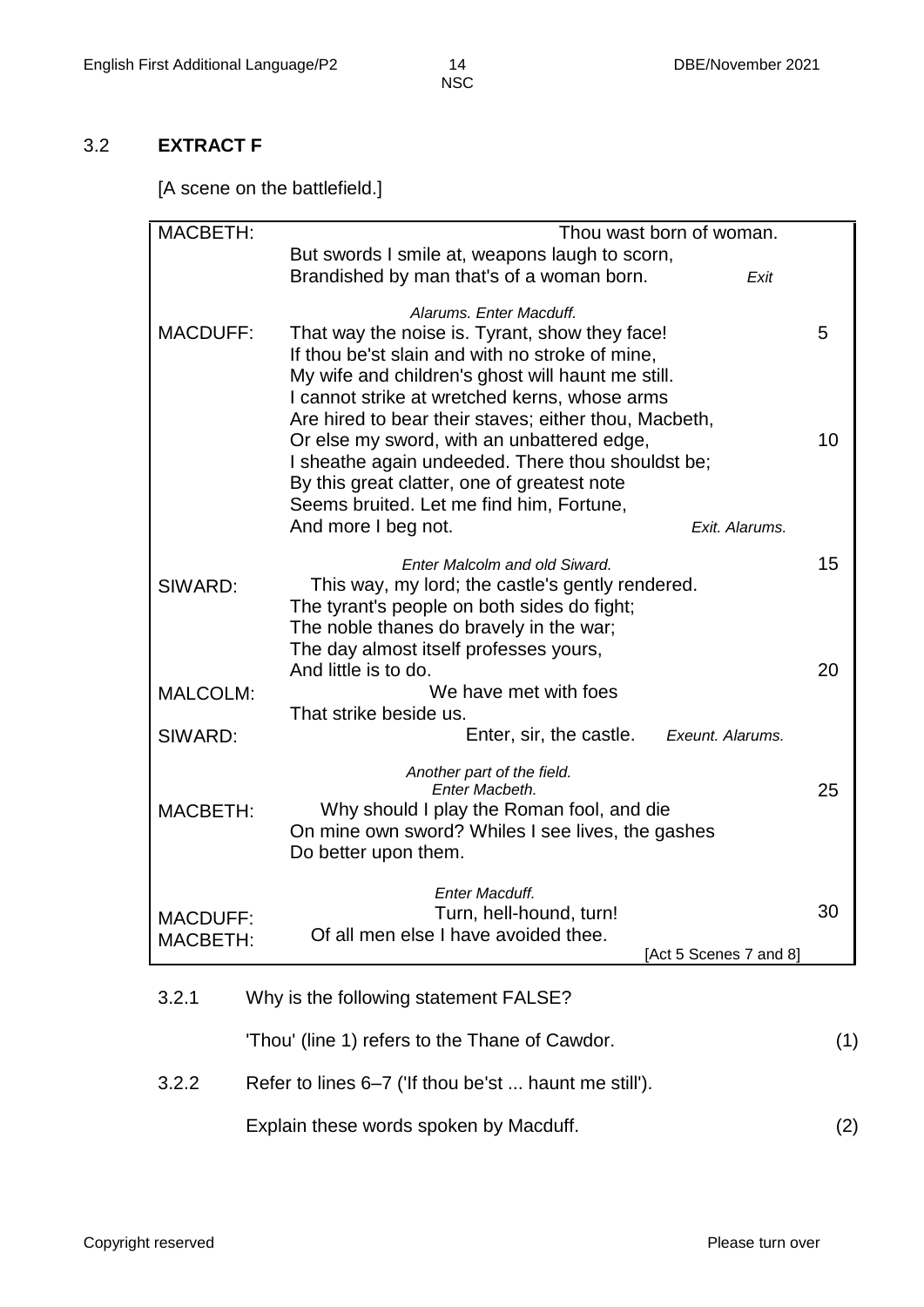- 3.2.3 Refer to line 16 ('This way, my ... castle's gently rendered'). (a) What tone of voice would Siward use in this line? (1)
	- (b) Why would Siward use this tone in this line? (1)
- 3.2.4 Choose the correct answer to complete the following sentence. Write only the letter (A–D) next to the question number (3.2.4) in the ANSWER BOOK.

Macbeth's words, 'Why should I ... mine own sword' (lines 26–27) means that he is not prepared to ...

- A fight against Macduff.
- B take his life.
- C fight another Roman.
- D. commit another murder. (1)
- 3.2.5 Refer to line 30 ('Turn, hell-hound, turn!').
	- (a) If you were the director of this play, what would you tell Macduff to do when saying line 30 ('Turn, hell-hound, turn!'). State TWO actions. (2)
	- (b) What does this line tell us about Macduff's state of mind? Substantiate your answer. (2)
- 3.2.6 What does this extract reveal about the character of Macbeth?

Substantiate your answer. (2)

3.2.7 One of the themes in *Macbeth* is trust.

Discuss this theme. (3)

3.2.8 Lady Macbeth is the driving force of the play.

Discuss your view. (3)

**[35]**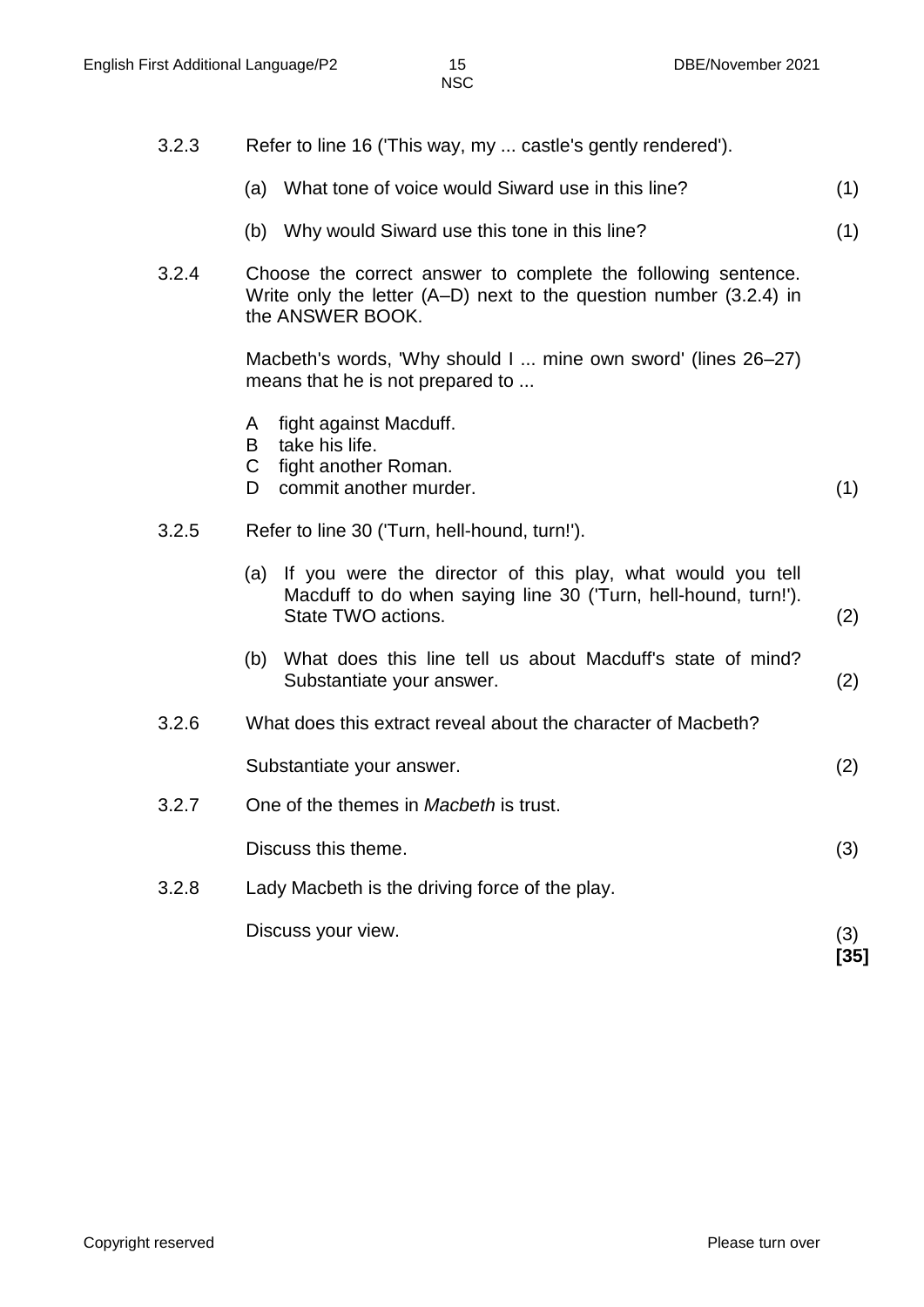#### **QUESTION 4:** *MY CHILDREN! MY AFRICA!*

Read the extracts from the play below and answer the questions set on each. The number of marks allocated to each question serves as a guide to the expected length of your answer.

**NOTE:** Answer the questions set on BOTH extracts, i.e. QUESTION 4.1 AND QUESTION 4.2.

#### 4.1 **EXTRACT G**

[Isabel addresses the audience.]

- ISABEL: Cathy told me afterwards that she's never heard me start a debate so badly and finish it so strongly. It was so good! I don't know when exactly it happened, but about half-way through my opening address, I realised that everything about that moment … the miserable little classroom, myself, my voice, what I was 5 saying and them hearing and understanding me, because I knew they understood me … they were staring and listening so hard I could feel it on my skin! … all of it had become one of the most real experiences I have ever had. I have never before had so … so exciting! … a sense of myself. Because that is what we all 10 want, isn't it? For things to be real, our lives, our thoughts, what we say and do? That's what I want, now. I didn't really know it before that debate, but I do now. You see, I finally worked out what happened to me in the classroom. I discovered a new world! I've always thought about the location as just a sort of 15 embarrassing backyard to our neat and proper little white world, where our maids and our gardeners and our delivery boys went at the end of the day. But it's not. It's a whole world of its own with its own life that has nothing to do with us. [Act 1, Scene 2]
- 4.1.1 Choose a description from COLUMN B that matches the name in COLUMN A. Write only the letter (A–E) next to the question numbers (4.1.1(a) to 4.1.1(d)) in the ANSWER BOOK.

| <b>COLUMN A</b>            |               | <b>COLUMN B</b> |                                      |
|----------------------------|---------------|-----------------|--------------------------------------|
| (a)                        | Miss Brockway | A               | learner of Camdeboo High             |
| (b)                        | Mr Myalatya   | B               | inspector of Bantu Schools           |
| $\left( \mathrm{c}\right)$ | Miss Dyson    | $\mathsf{C}$    | principal of Zolile High             |
| (d)                        | Mr Grobbelaar | D               | principal of Brakwater High          |
|                            |               | Е               | principal of Camdeboo High<br>(1, 3) |

 $(4 \times 1)$  (4)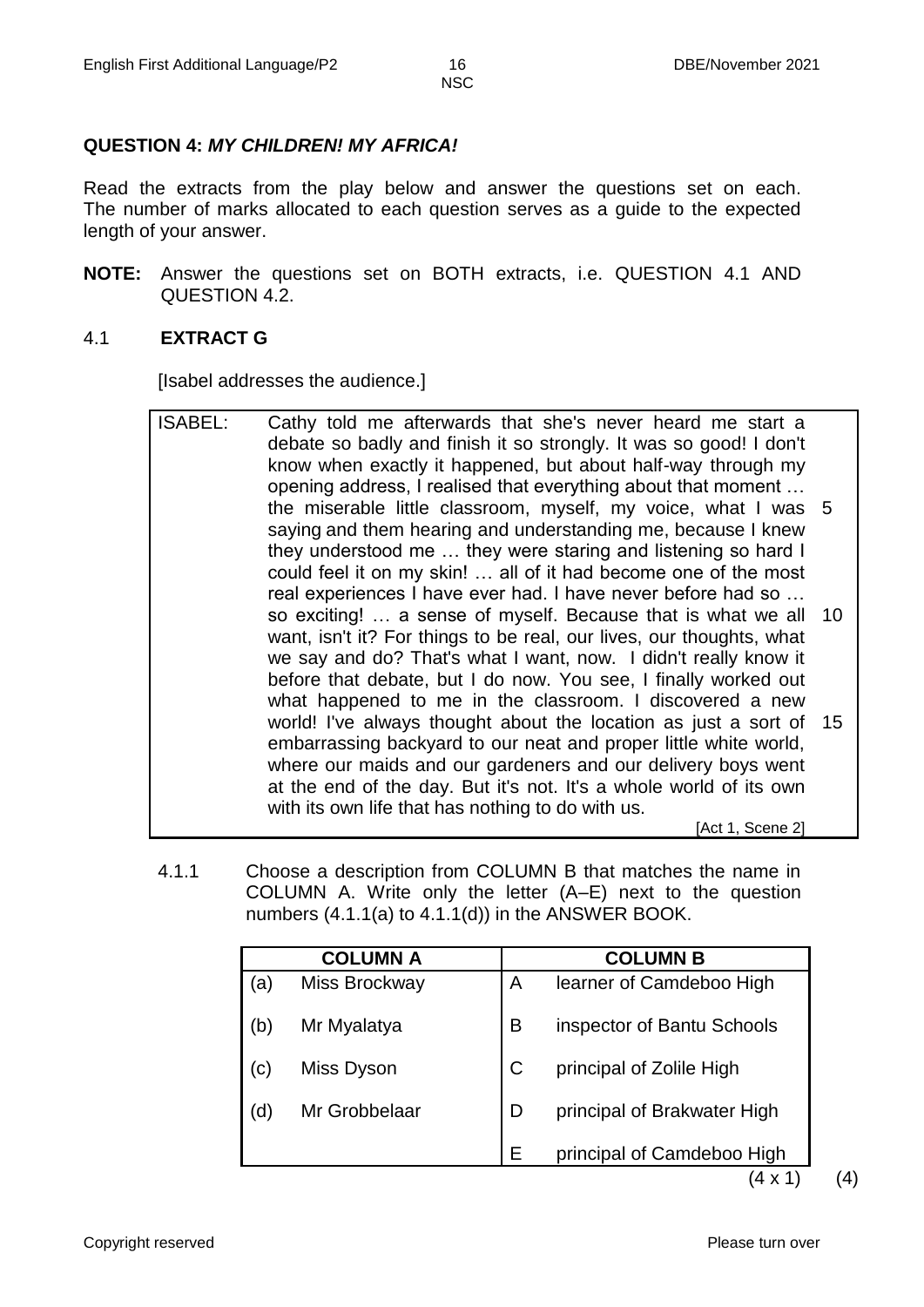- 4.1.2 Describe the setting of this extract. (2)
- 4.1.3 Why does Isabel start the debate 'so badly' and 'finish it so strongly' (lines 1–2)? (2)
- 4.1.4 Choose the correct answer to complete the following sentence. Write only the letter (A–D) next to the question number (4.1.4) in the ANSWER BOOK.
	- (a) Refer to lines 15–16 ('I've always thought … of embarrassing backyard').

This line is an example of …

- A alliteration.
- B metonymy.
- C personification.
- D assonance. (1)
- (b) Explain this figure of speech as used in the extract. (2)
- 4.1.5 What does this extract tell you about Isabel's state of mind? Substantiate your answer. (2)
- 4.1.6 Refer to the play as a whole.

Explain the irony of Thami wanting to fight for freedom. (2)

4.1.7 Thami is portrayed as a weak character.

Discuss your view. (3)

**AND**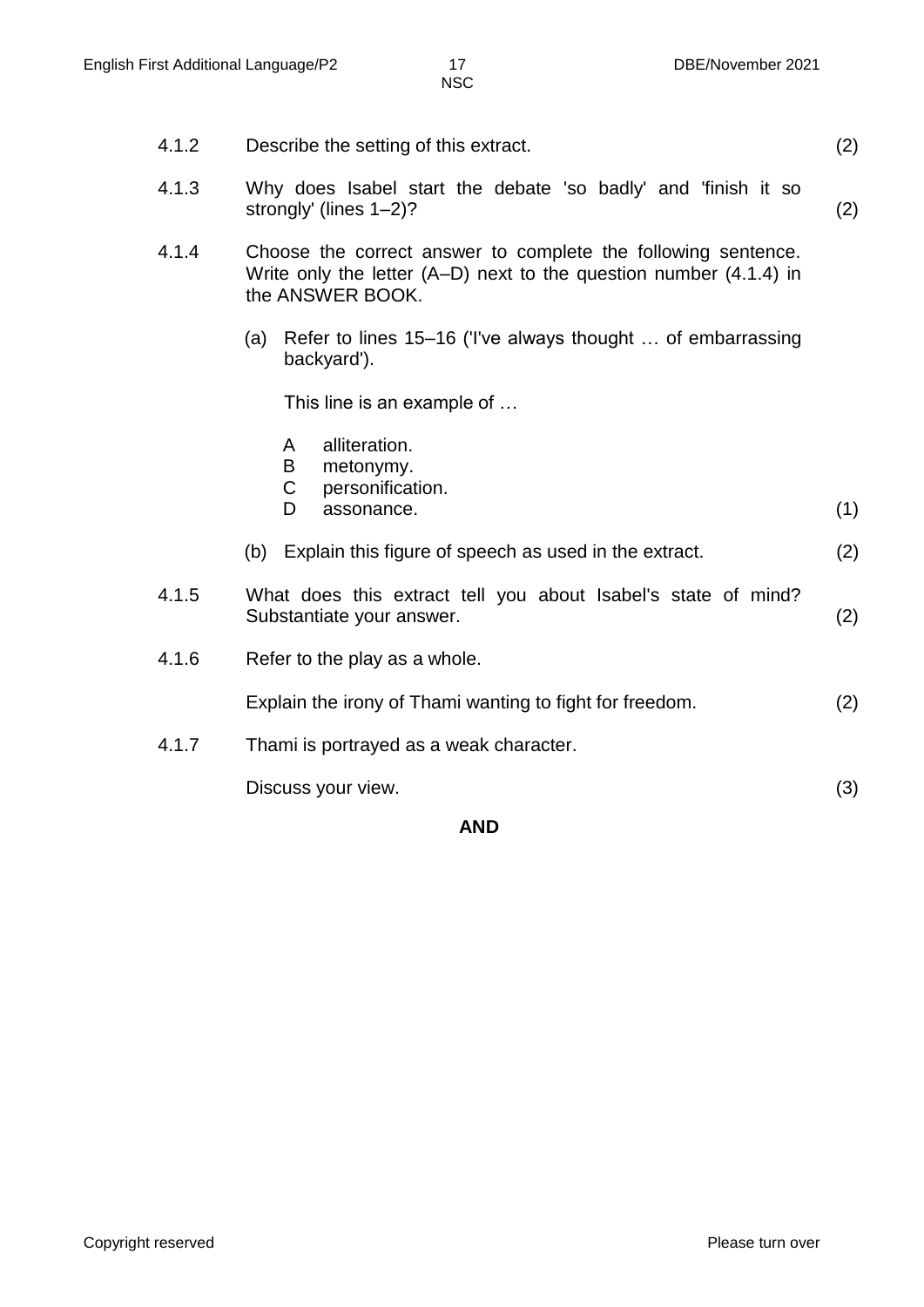#### 4.2 **EXTRACT H**

[Thami and Isabel meet after Mr M's death.]

| <b>ISABEL:</b> | Mr M did that?                                                      |    |
|----------------|---------------------------------------------------------------------|----|
|                |                                                                     |    |
| <b>THAMI:</b>  | Yes.                                                                |    |
| <b>ISABEL:</b> | I don't believe it.                                                 |    |
| <b>THAMI:</b>  | It's true, Isabel.                                                  |    |
| <b>ISABEL:</b> | No! What proof do you have?                                         | 5  |
| <b>THAMI:</b>  | His own words. He told me so himself. I didn't believe it either    |    |
|                | when he was first accused, but the last time I saw him, he said it  |    |
|                | was true, that he had been to the police.                           |    |
| <b>ISABEL:</b> | [Stunned disbelief] Mr M? A police spy? For how long?               |    |
| <b>THAMI:</b>  | No. It wasn't like that. He wasn't paid or anything. He went to the | 10 |
|                | police just that one time. He said he felt it was his duty.         |    |
| <b>ISABEL:</b> | What do you mean?                                                   |    |
| <b>THAMI:</b>  | Operation Qhumisa  the boycotts and strikes, the arson  you         |    |
|                | know he didn't agree with any of that. But he was also very         |    |
|                | confused about it all. I think he wished he had never done it.      | 15 |
| <b>ISABEL:</b> | So he went to the police just once?                                 |    |
| <b>THAMI:</b>  | Yes.                                                                |    |
| <b>ISABEL:</b> | And as a matter of conscience?                                      |    |
| <b>THAMI:</b>  | Yes.                                                                |    |
|                |                                                                     |    |
| <b>ISABEL:</b> | That doesn't make him an 'informer', Thami!                         | 20 |
| <b>THAMI:</b>  | Then what do you call somebody who gives information to the         |    |
|                | police?                                                             |    |
| <b>ISABEL:</b> | No! You know what that word really means, the sort of person it     |    |
|                | suggests. Was Mr M one of those? He was acting out of concern       |    |
|                | for his people  you said so yourself. He thought he was doing       | 25 |
|                | the right thing! You don't murder a man for that!                   |    |
| <b>THAMI:</b>  | [Near the end of his patience] Be careful, Isabel.                  |    |
|                | [Act 2, Scene 4]                                                    |    |
|                |                                                                     |    |
|                |                                                                     |    |

| (a) What tone would Isabel use in this line? |  |
|----------------------------------------------|--|
|                                              |  |

- (b) Why would Isabel use this tone in this line? (1)
- 4.2.2 If you were the director of this play, what would you tell Isabel to do when saying line 20 ('That doesn't make him an 'informer', Thami!')? State TWO actions. (2)
- 4.2.3 Explain what Isabel means when she tells Thami, 'He thought he … the right thing' (lines 25–26). (2)
- 4.2.4 Why is the following statement FALSE?

Isabel goes to Mr M's grave to bid him farewell. (1)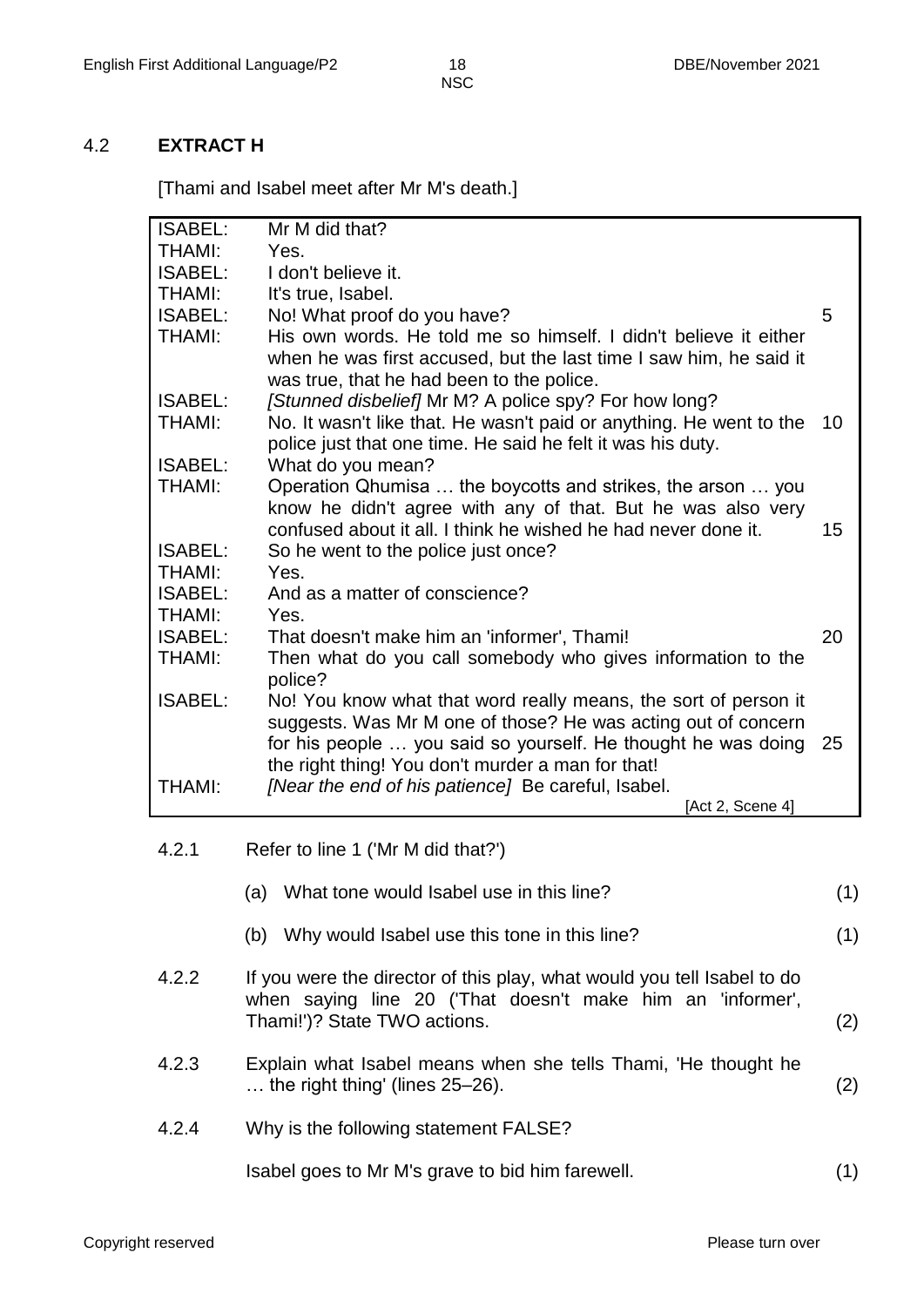|       | <b>TOTAL SECTION B:</b>                                                      | 35   |
|-------|------------------------------------------------------------------------------|------|
|       |                                                                              | [35] |
|       | Discuss your view.                                                           | (3)  |
| 4.2.8 | Isabel's visit to Zolile High becomes a turning point in her life.           |      |
|       | Discuss this theme.                                                          | (3)  |
| 4.2.7 | One of the themes in My Children! My Africa! is respect.                     |      |
|       | Substantiate your answer.                                                    | (2)  |
| 4.2.6 | What does Thami and Isabel's conversation reveal about Mr M's<br>character?  |      |
| 4.2.5 | State ONE difference in the reaction of Thami and Isabel in this<br>extract. | (2)  |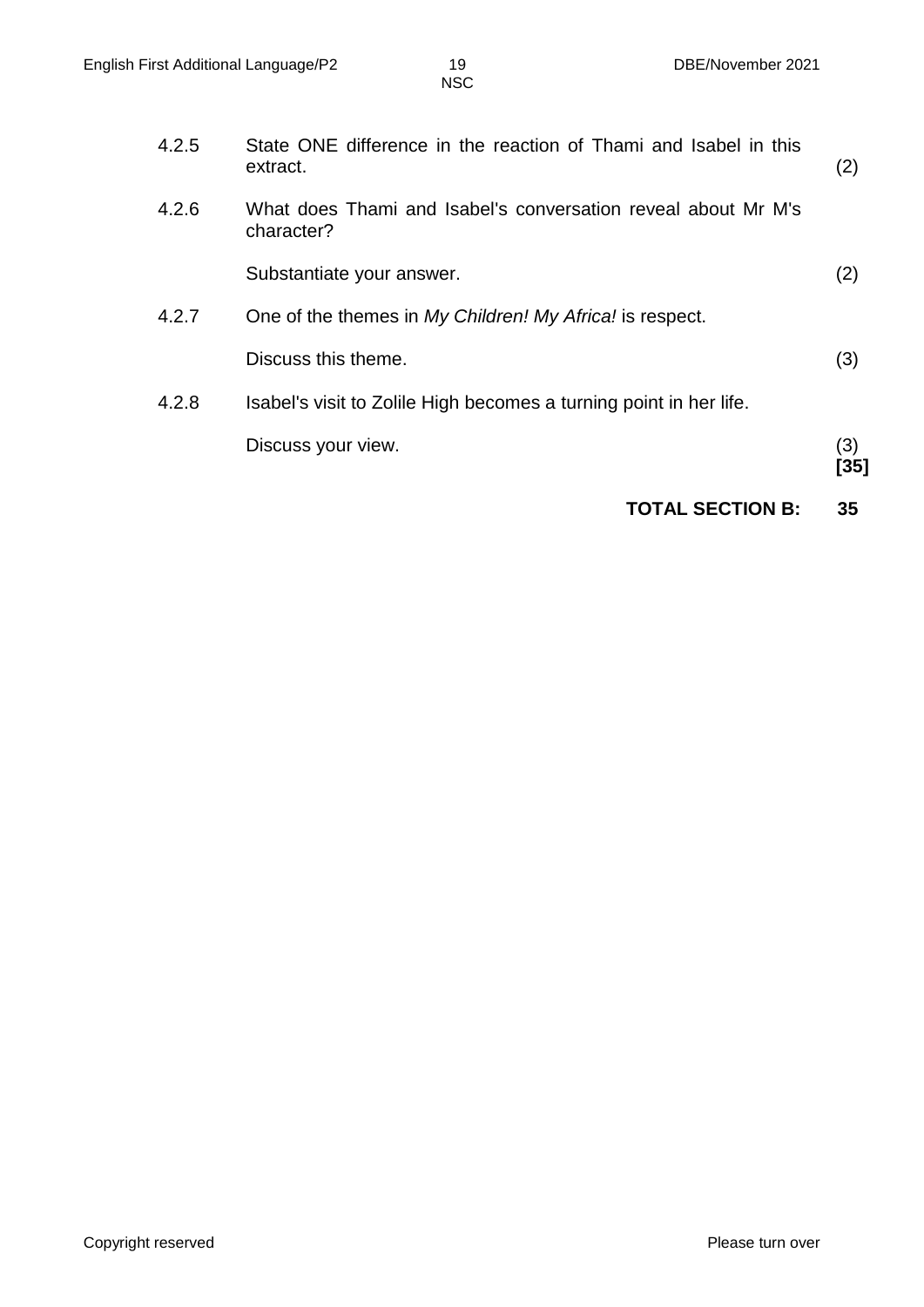#### **SECTION C: SHORT STORIES**

In this section, questions are set on the following short stories:

- 'TRANSFORMING MOMENTS' by Gcina Mhlophe
- 'A CHIP OF GLASS RUBY' by Nadine Gordimer

#### **QUESTION 5**

Read the extracts from the TWO short stories below and answer the questions set on each. The number of marks allocated to each question serves as a guide to the expected length of your answer.

**NOTE:** Answer the questions set on BOTH extracts, i.e. QUESTION 5.1 AND QUESTION 5.2.

#### 5.1 **'TRANSFORMING MOMENTS'**

#### **EXTRACT I**

[The speaker relates her experiences at school.]

 In the girls dormitory my bed was at the far corner from the entrance, far enough from the Matron too. So, long after the lights were switched off, my deep voice would be heard droning away, doing what we had termed 'coughing' – I used to 'cough' out chapters and chapters of our set books and history to my classmates who'd left it till too late to do their schoolwork and the 5 big test was on Monday or so. While I helped them out, it also helped me to do the 'coughing', it also helped to revive my memory, because I had read the book and then carried on to read others that had nothing particular to do with the syllabus. Some girls were forced to be my part-time friends for this reason. But then came one day when we were rehearsing a new school play and the boy from Port Elizabeth walked up to me and told me that he loved me and wished I'd try to love him too. 10

 Well, I thought he was crazy! What did a good-looking boy like that want with me – and besides I went to that school to study, not to sleep with boys! I told him so.

5.1.1 Choose a description from COLUMN B that matches the name in COLUMN A. Write only the letter (A–E) next to the question number  $(5.1.1(a)$  to  $5.1.1(d)$  in the ANSWER BOOK.

|                | <b>COLUMN A</b> | <b>COLUMN B</b> |                 |  |
|----------------|-----------------|-----------------|-----------------|--|
| (a)            | <b>Bulelwa</b>  | A               | minister's wife |  |
| (b)            | <b>Sizwe</b>    | B               | praise poet     |  |
| $(\mathtt{c})$ | Mrs Fikeni      | C               | choir member    |  |
| (d             | Cira            | D               | village chief   |  |
|                |                 | E               | rugby player    |  |

 $(4 \times 1)$  (4)

15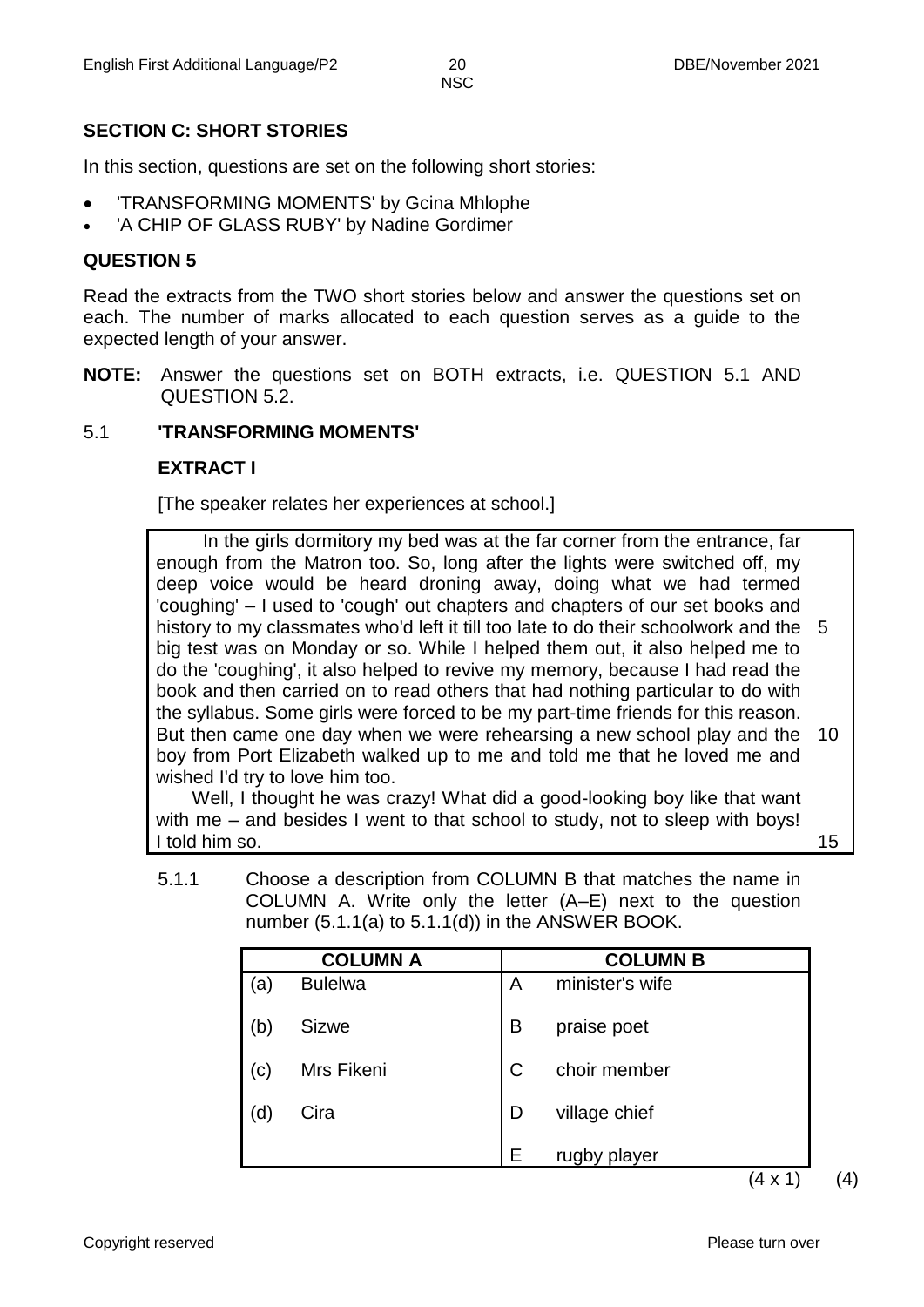5.1.2 Refer to lines 2–3 ('my deep voice … heard droning away'). (a) Identify the figure of speech used in this line. (1) (b) Explain this figure of speech as used in the extract. (2) 5.1.3 Why is the following statement FALSE? Only the girls in the dormitory benefit from this 'coughing' (line 4). (1)

5.1.4 Refer to lines 13–15 ('Well, I thought ... told him so').

What is the boy from Port Elizabeth's response after the speaker 'told him so'? State TWO points. (2)

5.1.5 Choose the correct answer to complete the following sentence. Write only the letter (A–D) next to the question number (5.1.5) in the ANSWER BOOK.

> The speaker is ... years of age when she relates her transformation.

- A eighteen
- B seventeen
- $\mathbf{C}$ sixteen
- D nineteen (1)
- 5.1.6 State ONE difference in the attitude of the boy from Port Elizabeth and the speaker when they first meet. (2)
- 5.1.7 What does this extract reveal about the character of the other girls in the dormitory?

Substantiate your answer. (2)

5.1.8 The praise poet plays the most important part in bringing about a change in the speaker.

Discuss your view. (3)

**AND**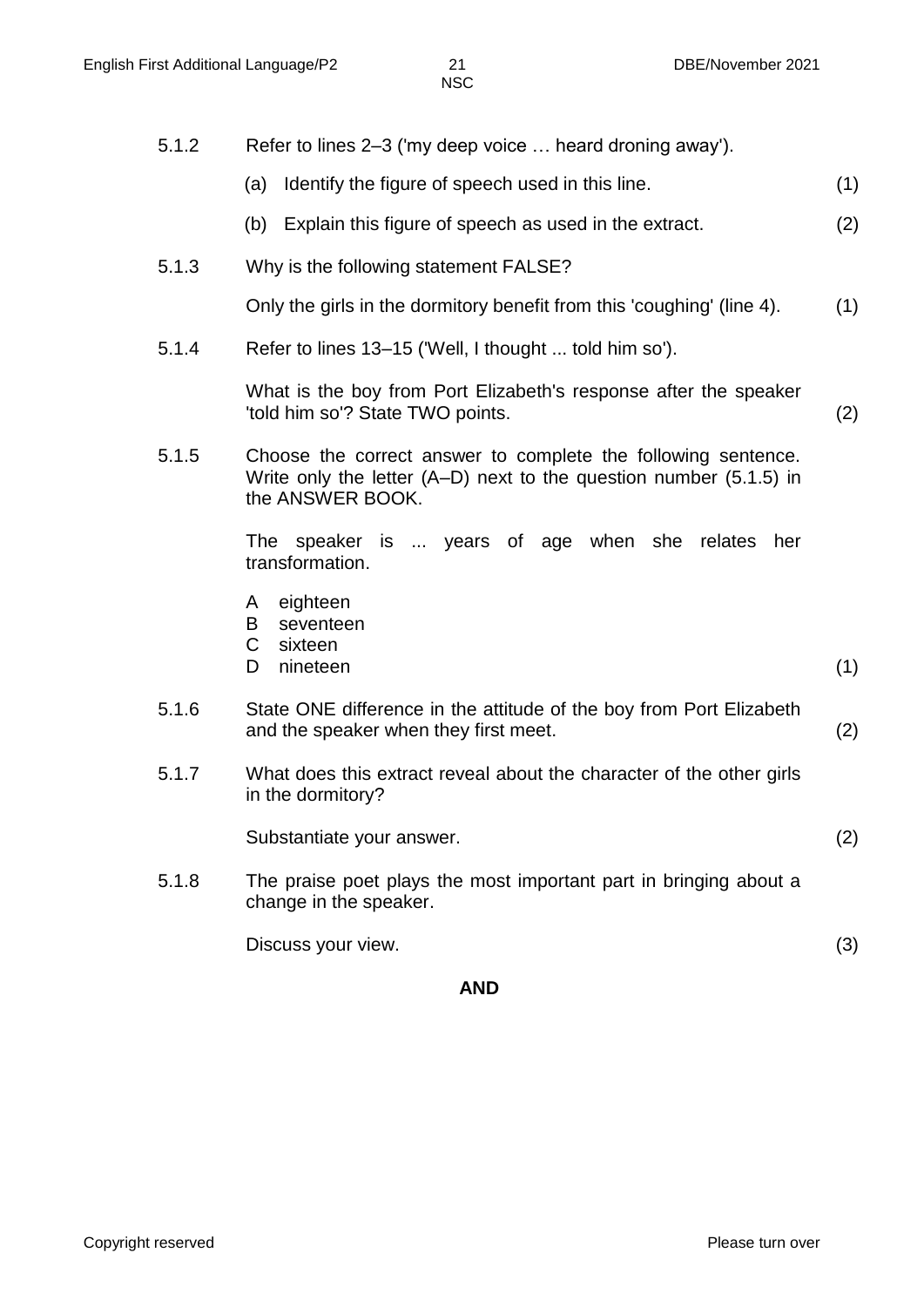10

**NSC** 

#### 5.2 **'A CHIP OF GLASS RUBY'**

#### **EXTRACT J**

[Jimmy defends his mother's actions.]

 'That's why Ma's *there,*' said Jimmy, putting aside his comic book and emptying out his schoolbooks upon the table. 'That's all the kids need to know. Ma's there because things like this happen. Petersen's a coloured teacher, and it's his black blood that's brought him trouble all his life, I suppose. He hates anyone who says everybody's the same, because that 5 takes away from him his bit of whiteness that's all he's got. What d'you expect? it's nothing to make too much fuss about.'

 'Of course, you are fifteen and you know everything,' Bamjee mumbled at him.

'I don't say that. But I know Ma, anyway.' The boy laughed.

 There was a hunger strike among the political prisoners, and Bamjee could not bring himself to ask Girlie if her mother was starving herself too. He would not ask; and yet he saw in the young woman's face the gradual weakening of her mother. When the strike had gone on for nearly a week one of the elder children burst into tears at the table and could not eat. Bamjee 15 pushed his own plate away in rage.

 Sometimes he spoke out loud to himself while he was driving the vegetable lorry. 'What for?' Again and again: 'What for?' She was not a modern woman who cut her hair and wore short skirts.

| 5.2.1 | Describe the setting of this extract.                                                                   | (2) |
|-------|---------------------------------------------------------------------------------------------------------|-----|
| 5.2.2 | To what does 'there' refer in line 1?                                                                   | (1) |
| 5.2.3 | Explain the irony of Jimmy's words when he says, 'That's all the<br>kids need to know' (lines 2-3).     | (2) |
| 5.2.4 | Refer to lines 8–9 ('Of course, you  mumbled at him').                                                  |     |
|       | What tone would Mr Bamjee use in these lines?<br>(a)                                                    | (1) |
|       | Why would Mr Bamjee use this tone in these lines?<br>(b)                                                | (1) |
| 5.2.5 | What is Mr Bamjee's state of mind in the last THREE lines of this<br>extract? Substantiate your answer. | (2) |
| 5.2.6 | How does Girlie assist the family during Mrs Bamjee's absence?                                          | (2) |
| 5.2.7 | One of the themes in 'A Chip of Glass Ruby' is sacrifice.                                               |     |
|       | Discuss this theme.                                                                                     | (3) |
| 5.2.8 | In this short story Mr Bamjee can be regarded as selfish.                                               |     |
|       | Discuss your view.                                                                                      | (3) |
|       |                                                                                                         |     |

#### **TOTAL SECTION C: 35**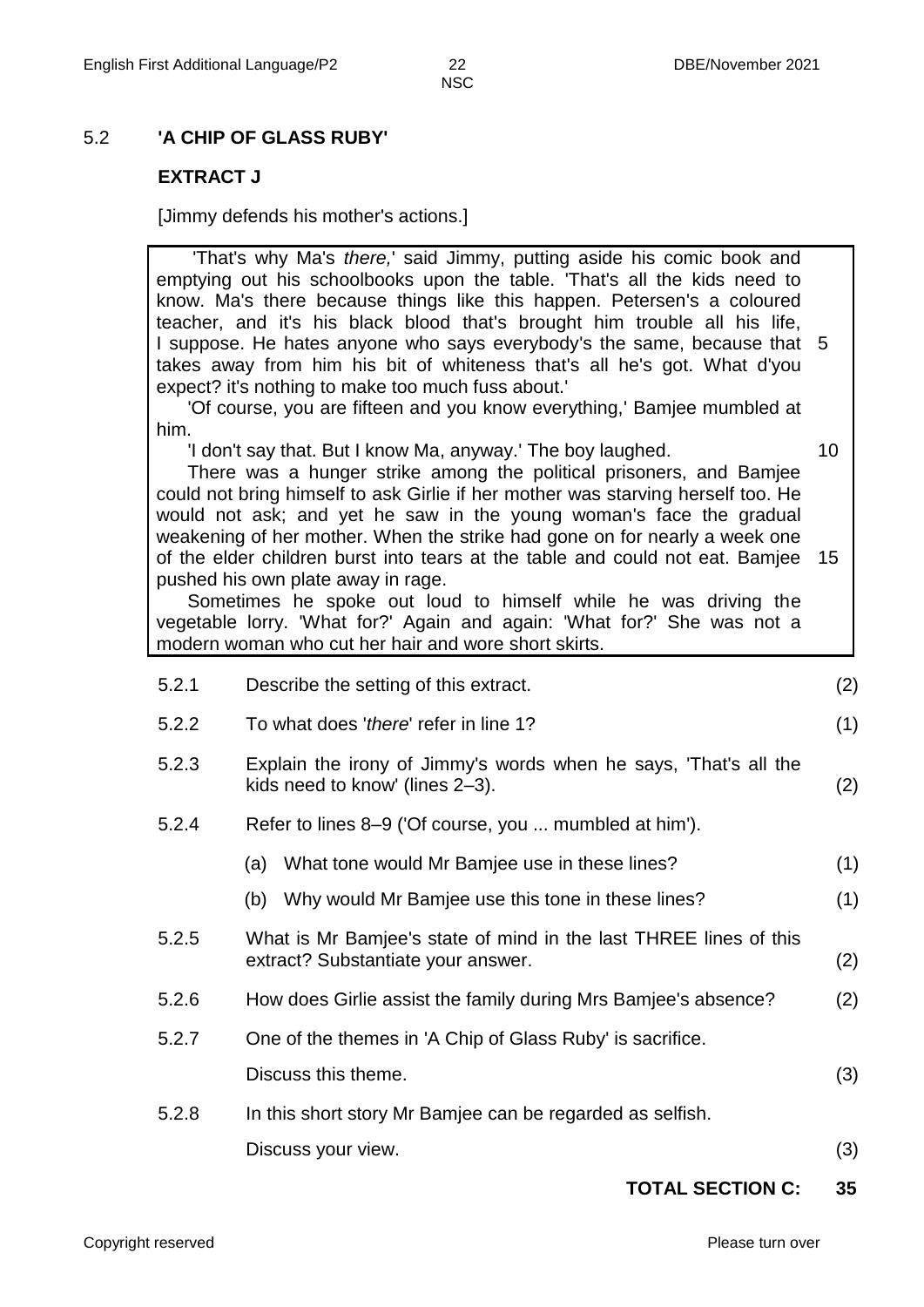#### **SECTION D: POETRY**

In this section, questions are set on the following poems:

- 'Sonnet 18' by William Shakespeare
- 'Alexandra' by Mongane Wally Serote
- **NOTE:** Answer the questions set on BOTH poems, i.e. QUESTION 6.1 AND QUESTION 6.2.

#### **QUESTION 6**

6.1 Read the poem carefully and then answer the questions which follow. The number of marks allocated to each question serves as a guide to the expected length of your answer.

#### **Sonnet 18 – William Shakespeare**

- 1 Shall I compare thee to a summer's day?
- 2 Thou art more lovely and more temperate.
- 3 Rough winds do shake the darling buds of May,
- 4 And summer's lease hath all too short a date.
- 5 Sometime too hot the eye of heaven shines,
- 6 And often is his gold complexion dimmed;
- 7 And every fair from fair sometime declines,
- 8 By chance or nature's changing course untrimmed.
- 9 But thy eternal summer shall not fade,
- 10 Nor lose possession of that fair thou ow'st,
- 11 Nor shall Death brag thou wand'rest in his shade,
- 12 When in eternal lines to time thou grow'st.
- 13 So long as men can breathe or eyes can see,
- 14 So long lives this, and this gives life to thee.
- 6.1.1 Complete the following sentences by filling in the missing words. Write only the word next to the question numbers  $(6.1.1(a)$  to  $6.1.1(d)$  in the ANSWER BOOK.

| abab cdcd efef gg; four; sonnet; rhyming; ballad; |                                      |  |  |
|---------------------------------------------------|--------------------------------------|--|--|
|                                                   | three; free verse; abcd efgh abgh dh |  |  |

This poem is an English (a) … It consists of (b) … quatrains and a (c) … couplet. It has a characteristic rhyme scheme of (d) … (4)

- 6.1.2 Explain the comparison the speaker wants to make in line 1. (2)
- 6.1.3 Refer to lines 3–4 ('Rough winds do … short a date').

Using your OWN words, state TWO negative qualities of summer mentioned in these lines. (2)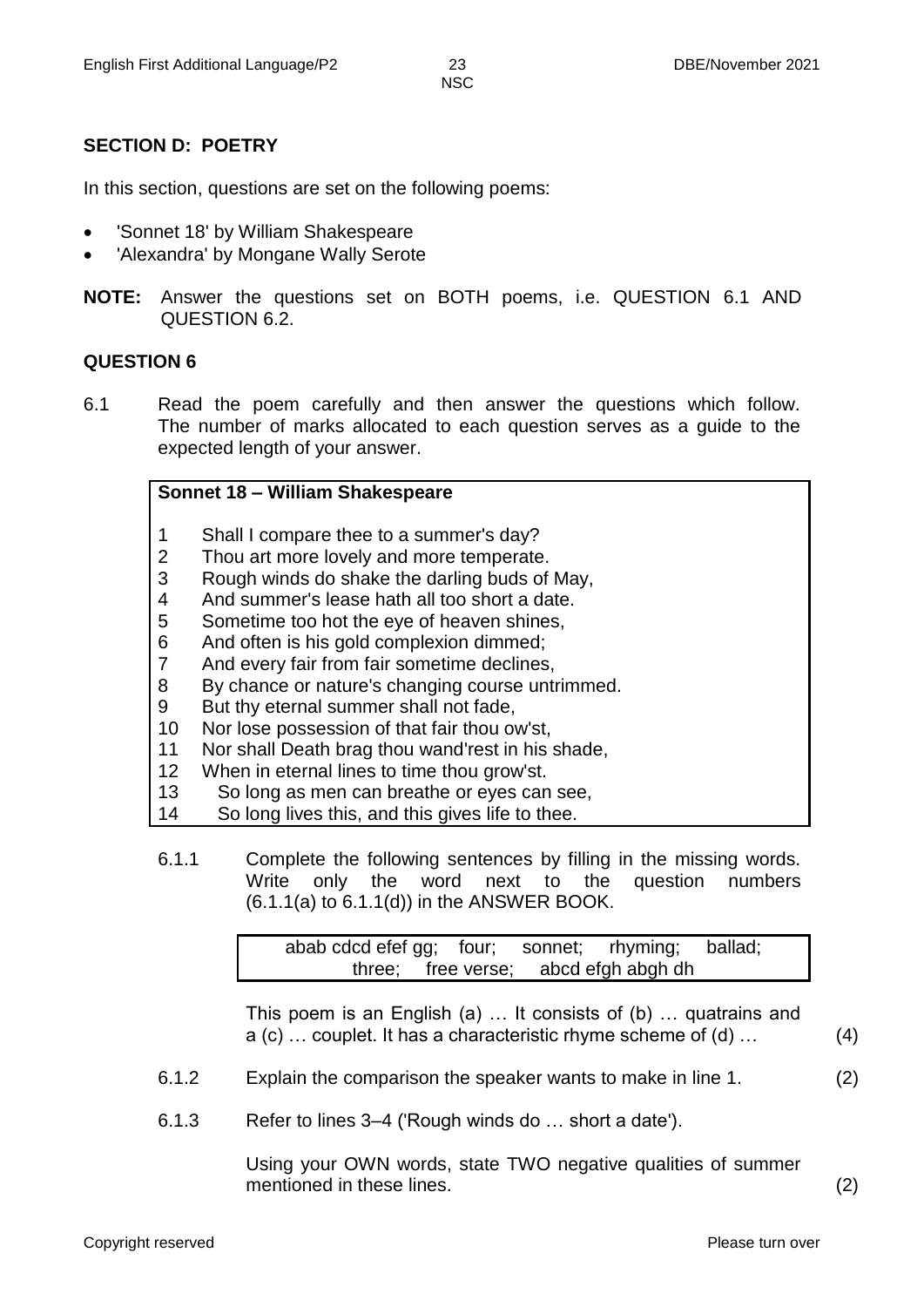6.1.4 Refer to lines 5−6 ('Sometime too hot … gold complexion dimmed'). Explain the FIGURATIVE meaning of 'his gold complexion dimmed'. (2) 6.1.5 Refer to lines 7−8 ('And every fair … changing course untrimmed'). Using your OWN words, explain how beauty is lost. State TWO points. (2) 6.1.6 Refer to line 9 ('But thy eternal … shall not fade'). (a) Identify the figure of speech used in this line. (1) (b) Explain this figure of speech in the context of the poem. (2) 6.1.7 Do you agree with the speaker's statement that his beloved's beauty will last eternally? Discuss your view. (3) **AND**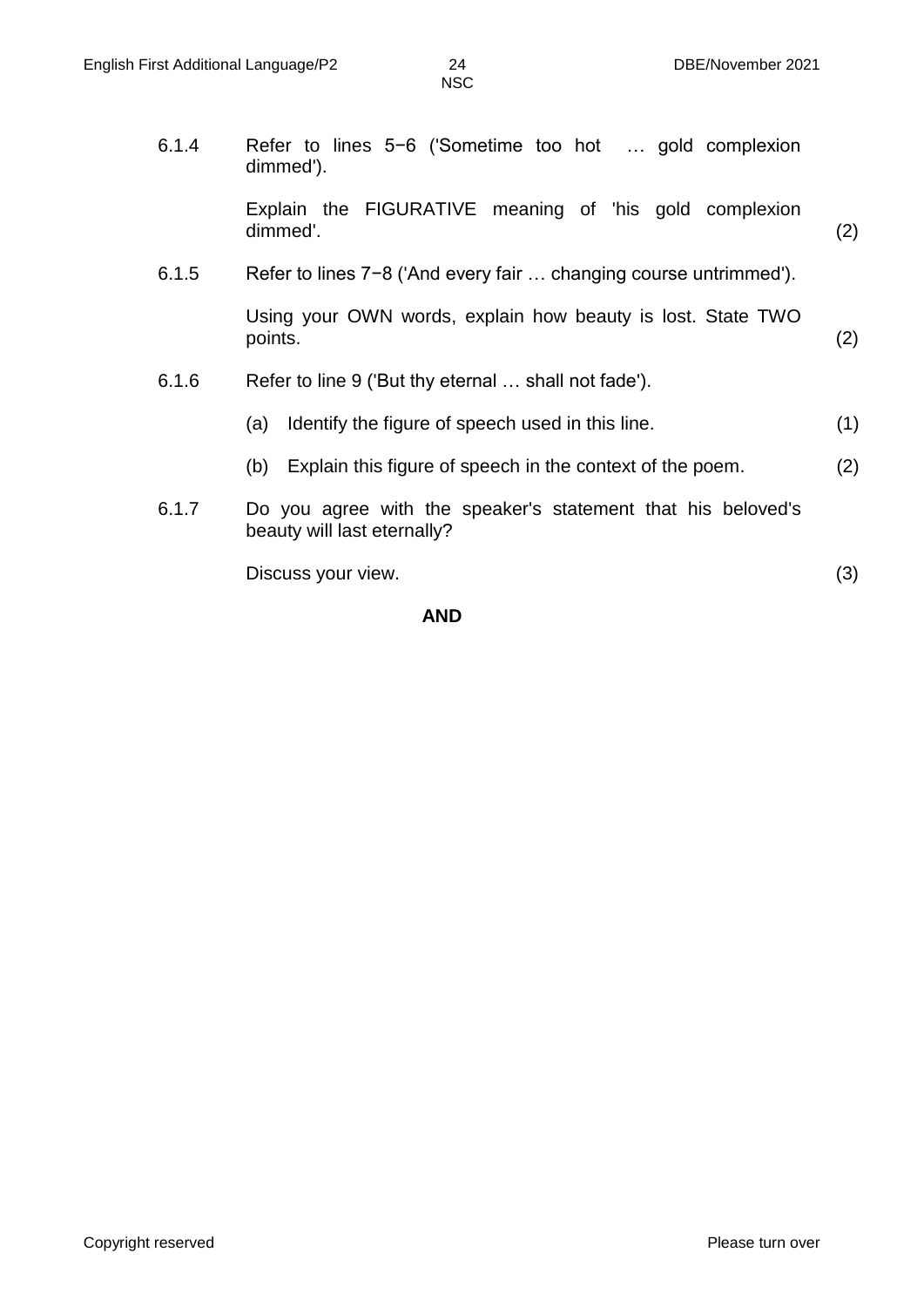6.2 Read the poem carefully and then answer the questions which follow. The number of marks allocated to each question serves as a guide to the expected length of your answer.

#### **Alexandra – Mongane Wally Serote**

- 1 Were it possible to say,
- 2 Mother, I have seen more beautiful mothers,
- 3 A most loving mother,
- 4 And tell her there I will go,
- 5 Alexandra, I would have long gone from you.
- 6 But we have only one mother, none can replace,
- 7 Just as we have no choice to be born,
- 8 We can't choose mothers;
- 9 We fall out of them like we fall out of life to death.
- 10 And Alexandra,
- 11 My beginning was knotted to you,
- 12 Just like you knot my destiny.
- 13 You throb in my inside silences
- 14 You are silent in my heart-beat that's loud to me.
- 15 Alexandra often I've cried.
- 16 When I was thirsty my tongue tasted dust,
- 17 Dust burdening your nipples.
- 18 I cry Alexandra when I am thirsty.
- 19 Your breasts ooze the dirty waters of your dongas,
- 20 Waters diluted with the blood of my brothers, your children,
- 21 Who once chose dongas for death-beds.
- 22 Do you love me Alexandra, or what are you doing to me?
- 23 You frighten me, Mama,
- 24 You wear expressions like you would be nasty to me,
- 25 You frighten me, Mama,
- 26 When I lie on your breast to rest, something tells me
- 27 You are bloody cruel.
- 28 Alexandra, hell
- 29 What have you done to me?
- 30 I have seen people but I feel like I'm not one,
- 31 Alexandra what are you doing to me?
- 32 I feel I have sunk to such meekness!
- 33 I lie flat while others walk on me to far places.
- 34 I have gone from you, many times,
- 35 I come back.
- 36 Alexandra, I love you;
- 37 I know
- 38 When all these worlds became funny to me
- 39 I silently waded back to you
- 40 And amid the rubble I lay,
- 41 Simple and black.